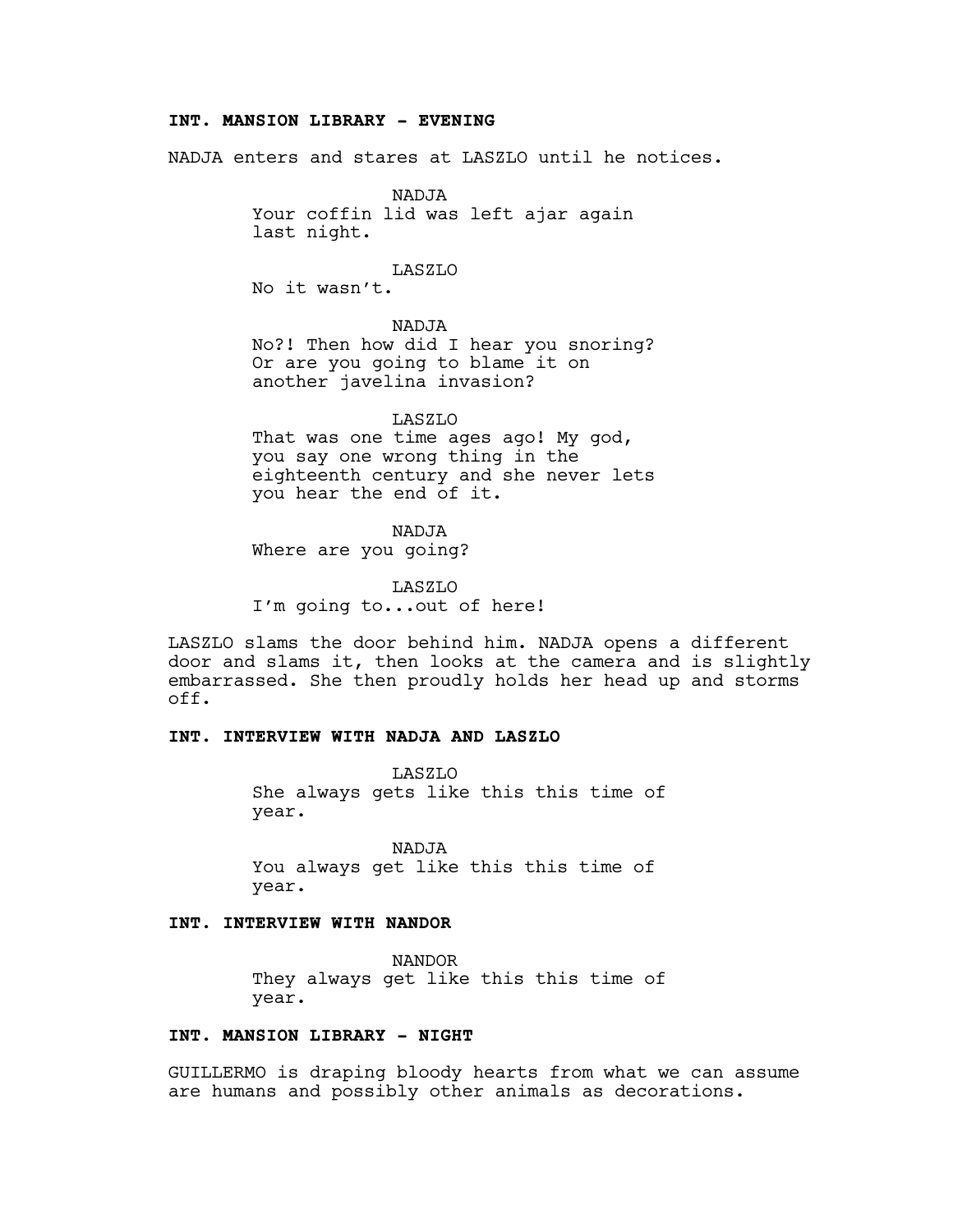NANDOR (whispers giddily) It's Valentime's day.

#### **INT. INTERVIEW WITH NADJA AND LASZLO**

NADJA

It's the anniversary of one of the greatest bloody massacres in recently recorded history...

LASZLO

NADJA (CONT'D)

The Great Valentime's Day Our wedding. Massacre.

> LASZLO (CONT'D) Same date. Different years.

#### NADJA

It can bring up a lot of issues of resentment, you know. Yes it's the day that I gained a partner for all eternity but, it's also the day I was weighted down with a partner for all of eternity.

LASZLO reaches his hand out to hold hers. She doesn't respond. It remains resting on her lap.

#### **INT. MANSION LIBRARY - NIGHT**

GUILLERMO pulls more hearts and entrails out of boxes. NANDOR "helps" GUILLERMO decorate by sitting and bossing him around.

> NANDOR (to GUILLERMO) A little higher. And can you make it more drippy?

# **INT. INTERVIEW WITH GUILLERMO**

GUILLERMO This time of year can be a little bit hectic but also fun. Like a big, deadly train derailment, or Christmas.

### **OPENING CREDITS**

### **INT. MANSION LIBRARY - NIGHT**

NANDOR gets up to help decorate. He bends over and his pants rip.

He looks around the room sheepishly.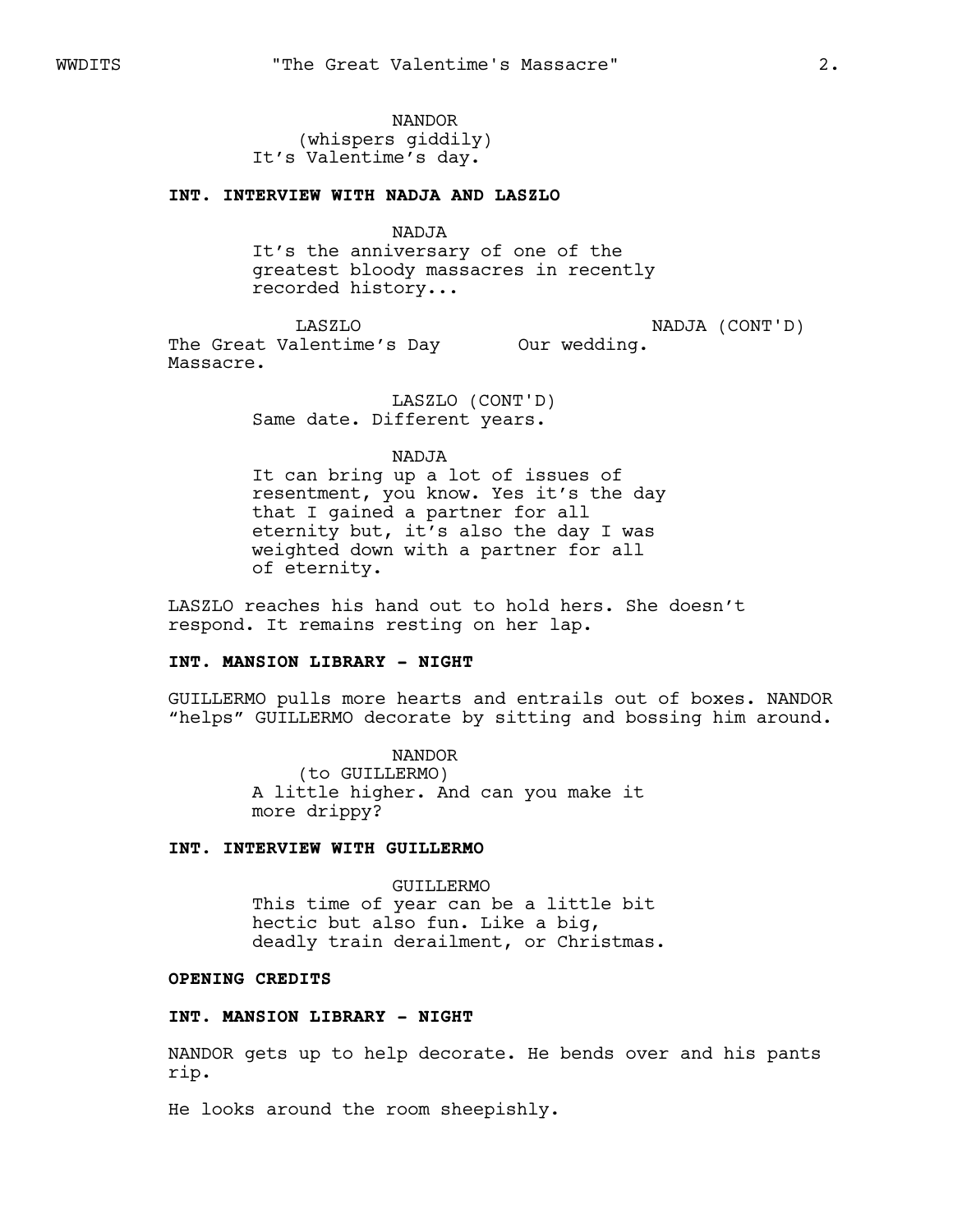# NANDOR

Must've been the wind.

### **INT. INTERVIEW WITH NANDOR**

NANDOR examines his newly ripped pants.

#### NANDOR

I always put on a few pounds this time of year. Most meals come in twos, and they're all eating more candy, which makes them so much sweeter. But all that sugar I don't know if it's good for me. Plus there's hearts and blood everywhere which is just a huge appetite stimulant.

GUILLERMO A lot of people also get sad this time of year.

# NANDOR

Which is very sexy which also makes me hungry. But I'm just making excuses here.

### **INT. MANSION LIBRARY - NIGHT**

LASZLO and NADJA enter and look at the decorations being put up.

#### LASZLO

Looks great guys.

NADJA Relatively speaking sure. Like if you were to compare it side by side next to the diaper of an old decrepit man who's just had Indian food, then yes, it's lovely.

### **INT. INTERVIEW WITH NADJA AND LASZLO**

NADJA What mood? I don't know what you're talking about.

LASZLO We've been having a bit of a rough patch recently.

We flashback to various fights they've had over the weeks.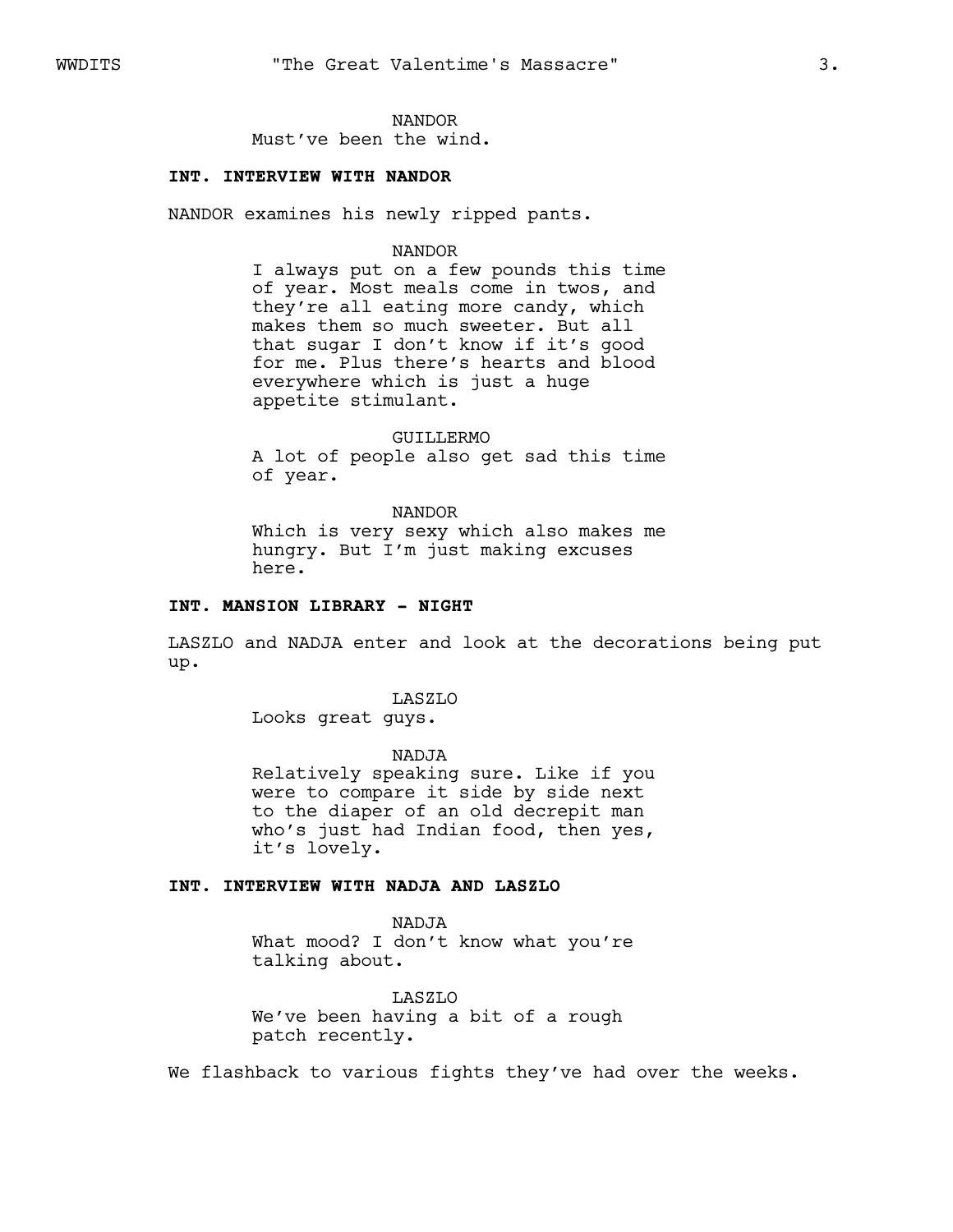## **INT. NADJA AND LASZLO'S ROOM - NIGHT**

LASZLO Because you'd rather be fucking your ghost lover at all hours of the day!

NADJA Leave Gregor out of this!

GREGOR's ghost sneaks out the door behind LASZLO.

### **INT. MANSION LIBRARY - NIGHT**

GUILLERMO dusts as NANDOR sits quietly. In the hallway, NADJA chases LASZLO past the door.

> NADJA You were out again until morning and you came home smelling like drunk blood, witches, and goats! What else am I to think?!

## **INT. INTERVIEW WITH NADJA AND LASZLO**

LASZLO We could say it's a midlife crisis, if life weren't eternal, thus rendering a middle impossible.

NADJA Though maybe it is. You did buy a sports cape. (to camera) I hate it.

LASZLO We've tried counseling in the past.

NADJA

But we always ate them right before our big breakthrough.

### LASZLO

Plus, they always ask the dumbest questions like, "how does that make you feel?" Meanwhile their neck is completely exposed.

#### NADJA

Hungry you stupid bitch, that's how it makes me feel!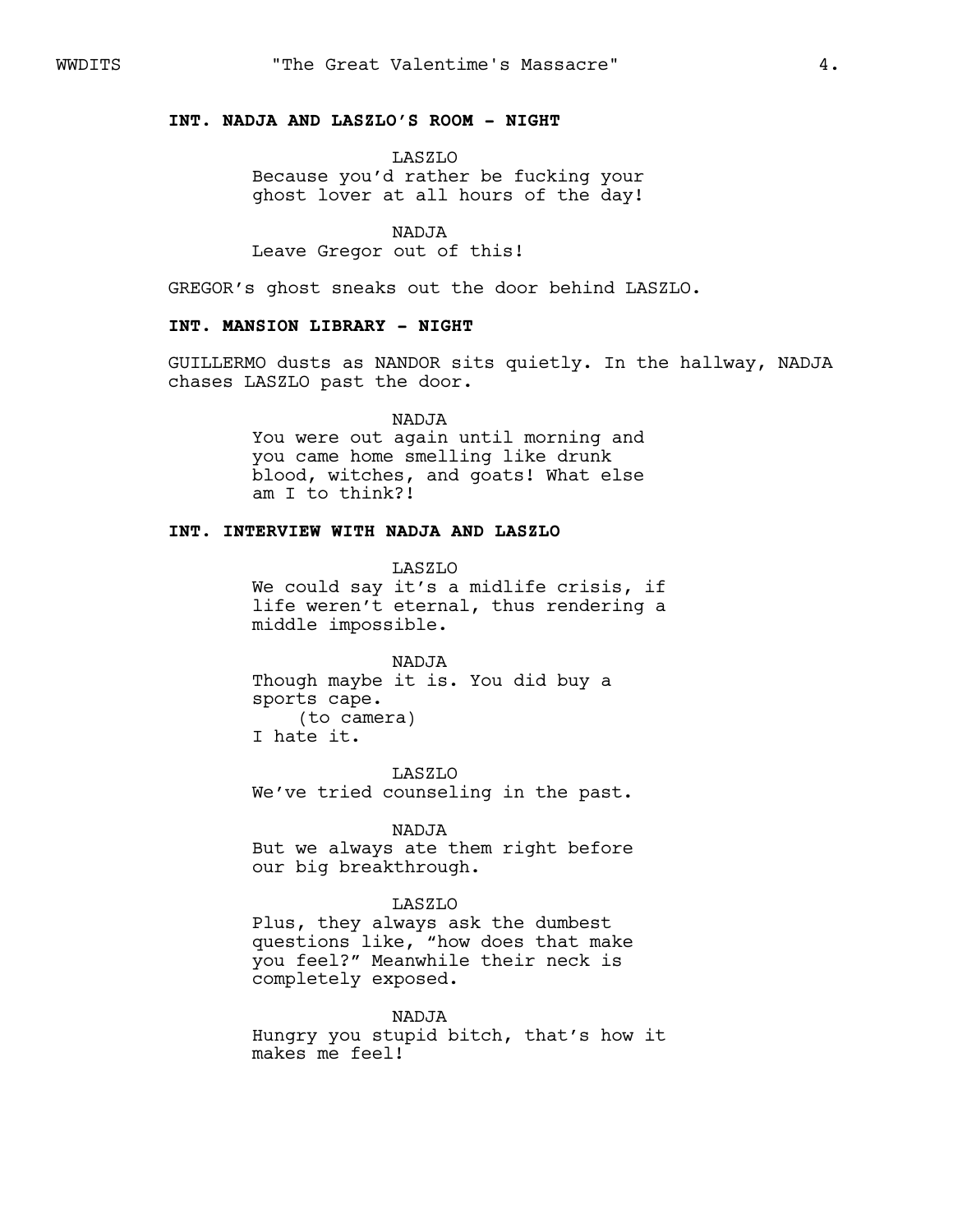## **INT. INTERVIEW WITH NADJA**

### NADJA

Looking in his eyes used to make me feel horny, but now it just makes me feel full of rage. Which is also horny but something else. I just want the spark back, you know? I remember the day he proposed, he gave me so many dead squirrels. Which was tradition in my village. You offer the woman you want to marry an amount of dead squirrels which equals the weight of your balls so that she knows your fertility. There were so many squirrels. I knew he was the one. But now, it's all so blah. So I get mad, and then he sneaks off like a little slinky salamander.

#### **INT. INTERVIEW WITH LASZLO**

LASZLO whispers.

LASZLO I haven't been sneaking off per-say, but I have been avoiding her...a bit. Not only because I've grown weary of the screams and salamander accusations, but also because I'm planning something big for our anniversary. (waves his hand like he's hypnotizing) I can't tell you what it is. It's going to be a surprise!

COLIN pops in through the door behind LASZLO and yells.

COLIN It's a vow renewal!

LASZLO rolls his eyes.

LASZLO Ugh. Yes, Colin, thank you for keeping the secret so very well.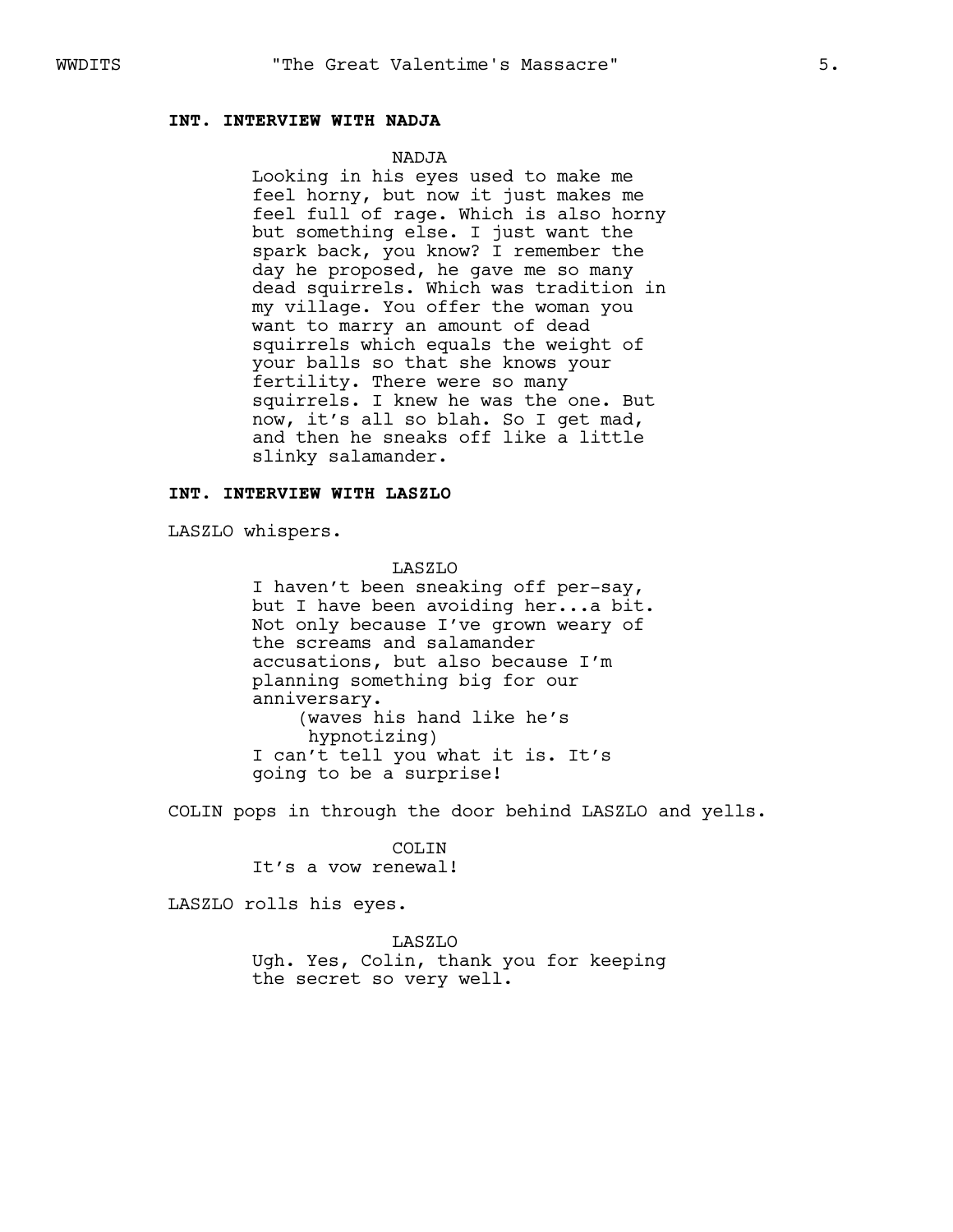### **INT. INTERVIEW WITH COLIN**

COLTN.

Oh this time of year is great for me! There's all that extra pressure for couples to do well which causes public fights. There's nothing more delicious than public displays of awkwardness or aggression. And single people are even more miserable, so yeah, I do very well. But I'm mixing it up a bit this year. I'm going to try to go on date!

COLIN opens an app called "SadR."

COLIN (CONT'D) I hear the most awful things about dates on or Valentine's day. It sounds like a delicious feeding opportunity.

He swipes left on a few down-to-earth, grounded-looking women and then right on one wearing a ton of makeup and making a duckface with a snapchat filter.

> COLIN (CONT'D) It's a match! I'm gonna neg her until she says yes. (while typing) Wow. You really don't care what people think about you do you?

### **INT. NANDOR'S BEDROOM - NIGHT**

NANDOR is surrounded by dead bodies. His clothes are very tight.

#### **INT. INTERVIEW WITH NANDOR**

NANDOR

I don't know. It's just, sometimes this time of year makes think about 35 out of 37 of my wives. Being alone can drive you a previously polyamorous man a bit crazy, especially when the walls are thin.

### **INT. NANDOR'S BEDROOM - NIGHT**

Screeching and hissing noises along with other animalistic sounds can be heard coming from next door. NANDOR grabs a broom and knocks the handle against the wall several times as he yells.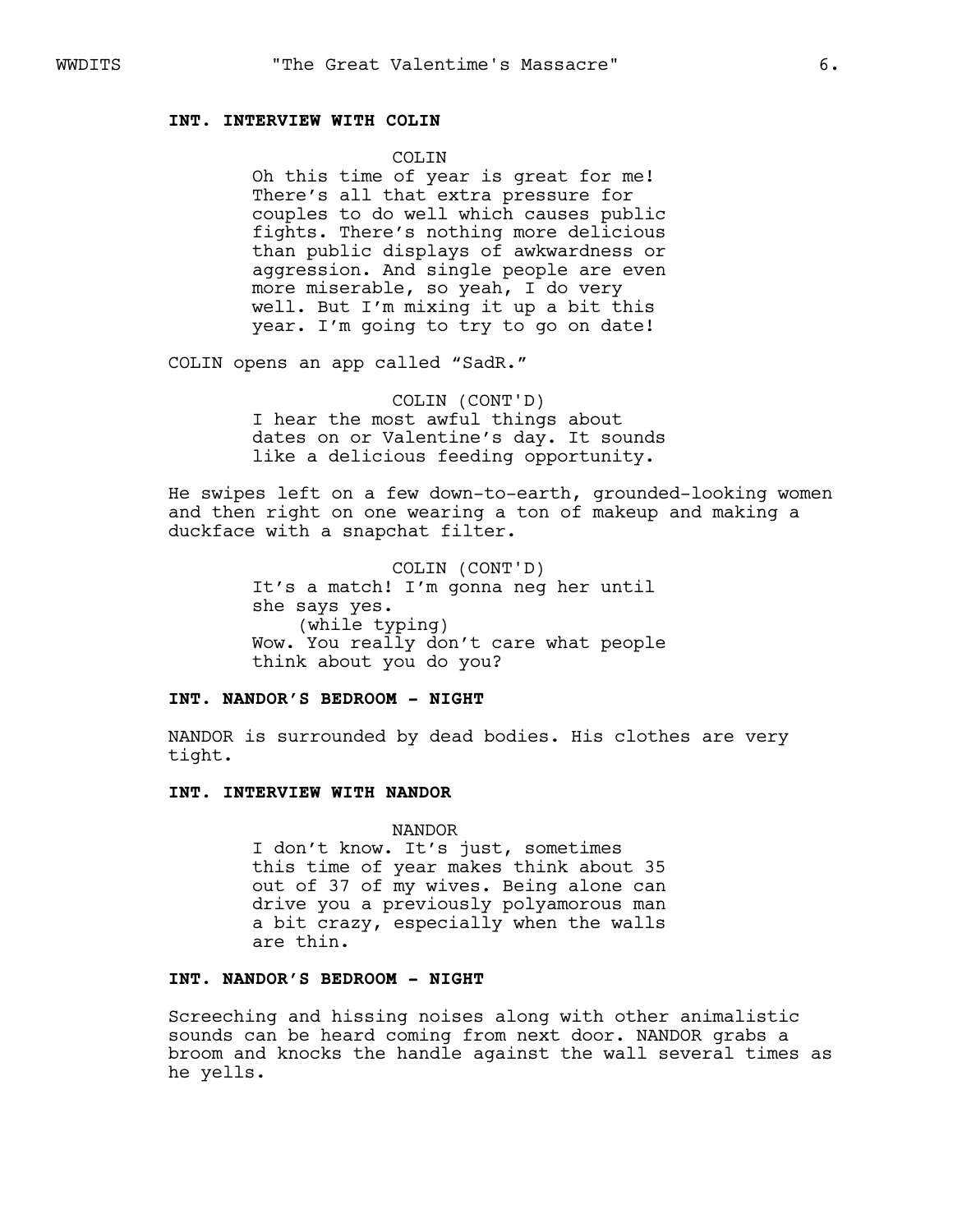NANDOR

Please make your making of the love a little quieter!

#### **INT. INTERVIEW WITH NANDOR**

NANDOR Lately I've been drownding it out with my favorite hits from the eighties.

### **INT. NANDOR'S BEDROOM - NIGHT**

NANDOR heads to his record player and takes out a record called "Now That's What I Call Music: 1480's!" The record plays sounds of xylophones, strange horns, and string instruments which don't seem to go together too well.

NANDOR sits to enjoy the music before he goes back for seconds on an exposed neck.

#### **INT. INTERVIEW WITH NANDOR**

NANDOR I guess maybe I need to work on myself. Maybe I could write about my feelings? Guillermo suggested poetry.

### **INT. NANDOR'S BEDROOM - NIGHT**

NANDOR is writing next to the record player. GUILLERMO stands behind him. NANDOR moves his fingers as he writes, as if he's counting.

> NANDOR I miss the pillage. Attack the town burn bodies. Happiness. Or is it? (he thinks) Is happiness three syllables or two?

GUILLERMO It's three, Master.

NANDOR Ugh! You've ruined another one, Guillermo!

NANDOR crumples the sheet of paper and throws it into the fire.

### **INT. MANSION LIBRARY - NIGHT**

NANDOR and GUILLERMO sit while LASZLO paces.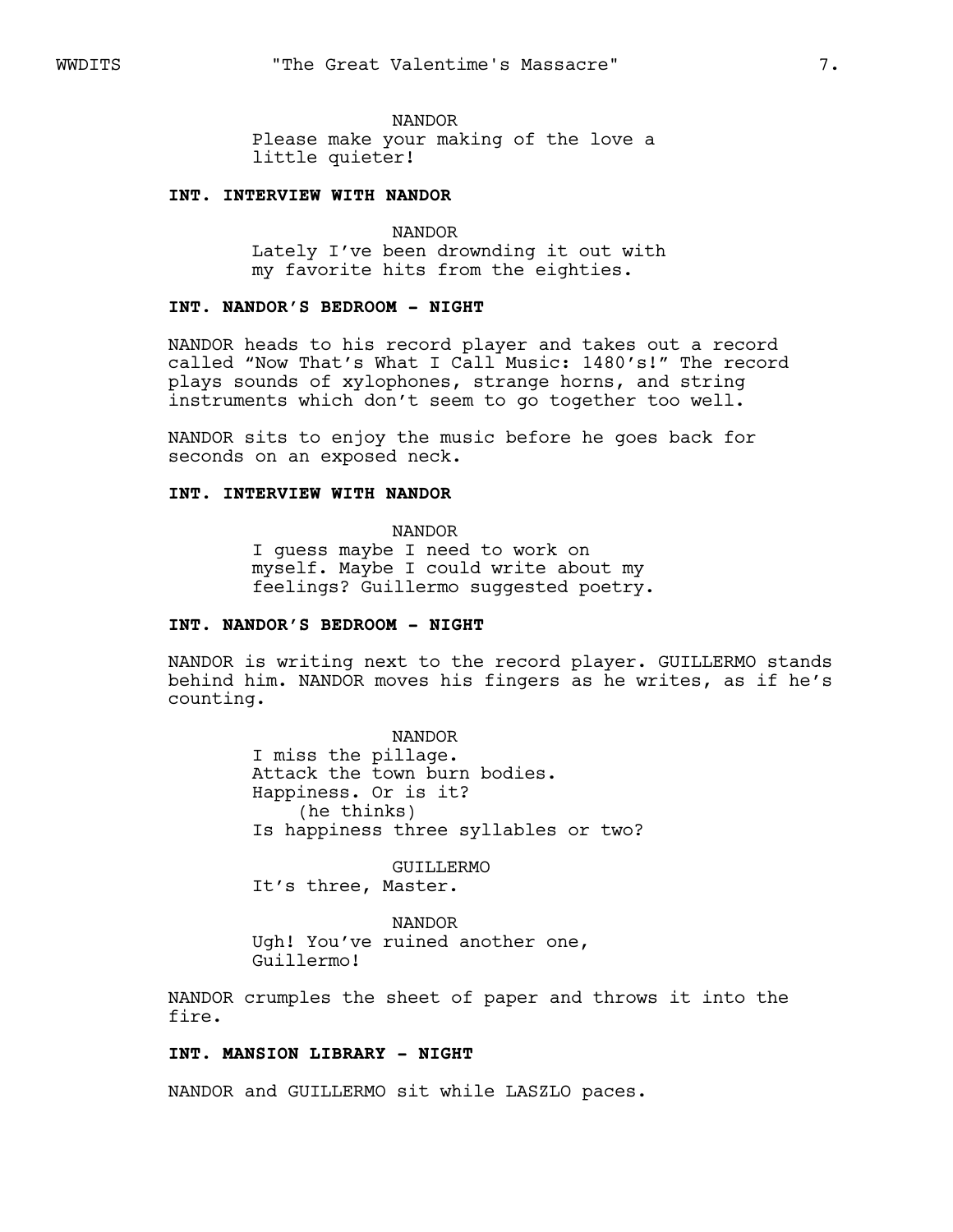LASZLO

Okay, so--

NANDOR

Wait!

LASZLO What? What are we waiting for?

NANDOR

For the others.

LASZLO No, no others. It's just us for this meeting.

NANDOR Oh, super secret. Should Guillermo take notes?

LASZLO That won't be necessary.

NANDOR Guillermo, stop taking notes.

GUILLERMO

I wasn't, Mast--

LASZLO Actually, notes might be helpful.

NANDOR

Guillermo, dig your notepad out of the flames and continue taking notes.

GUILLERMO looks around and spots a quill and paper on a desk and sits to take notes.

LASZLO

Gentlemen, I'm keeping a secret which I can live with no longer.

#### NANDOR

We've known about your pansexuality for years, but if you feel like you'd like to "officially" come out I can give you a hug or something.

LASZLO No, no. I'm planning a second wedding.

NANDOR Oh, who's the lucky lady?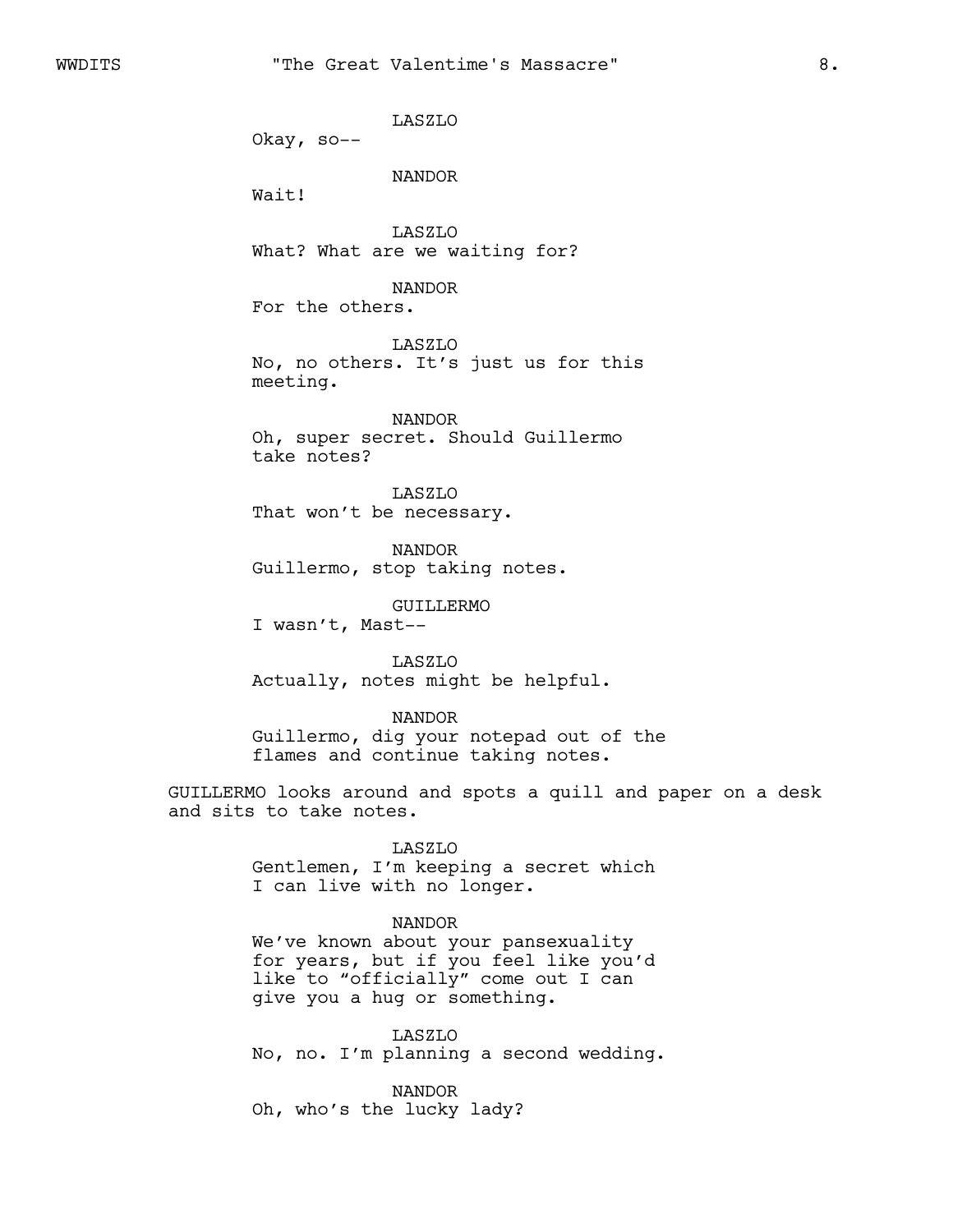LASZLO

 $No--$ 

NANDOR

Sorry, person.

LASZLO It's Nadja, stupid.

NANDOR Well, having a second spouse with the same name can get tricky. I had three, in some ways it actually made it

easier, but in a lot of ways--

LASZLO It's a vow renewal you twit!

NANDOR

Well, that's a bit pedestrian but okay.

LASZLO It's meant to be a surprise, and it's meant to be great.

GUILLERMO Congratulations, it sounds very romantic.

NANDOR Stick to the notes, Guillermo.

## **INT. INTERVIEW WITH GUILLERMO**

GUILLERMO pulls some entrails out of a jar and places them over the mantel like garland.

> GUILLERMO V.O. I've honestly never really fancied myself a romantic. I've always prioritized my career so much.

The entrails drip.

### **INT. MANSION LIBRARY - NIGHT**

LASZLO

Now, I don't want you to feel pressure but if this isn't the absolute best vow renewal Nadja has ever seen in her entire life she will personally, violently murder all of us.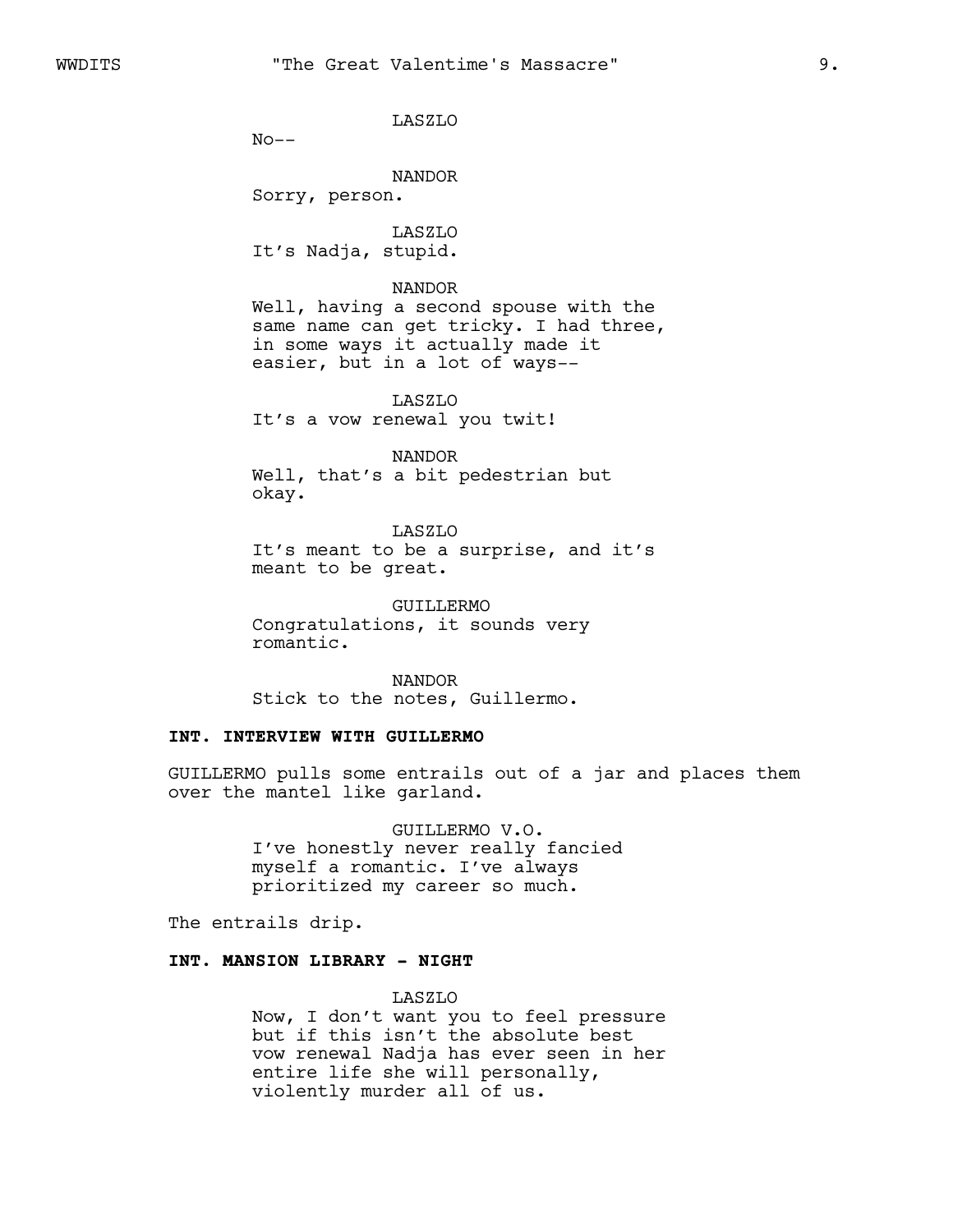I'd like to give you a wedding gift.

NANDOR stands up and pushes GUILLERMO's chair, and thus GUILLERMO, toward LASZLO.

#### GUILLERMO

Um, what?

NANDOR You may use Guillermo for the next hour or so.

LASZLO That's very generous of you! Here, acquire everything on this list of supplies.

LASZLO hands a rolled up scroll to GUILLERMO who unravels it. It's very long.

> GUILLERMO Ok, our usual hearse rental place went out of business...

NANDOR and LASZLO give him side eye.

GUILLERMO (CONT'D) But I'm sure there's another one close by. I'll get right on it.

GUILLERMO leaves the two to continue planning.

LASZLO Now this needs to be even better than our first wedding. Which is going to be difficult to top.

### **INT. INTERVIEW WITH NANDOR**

NANDOR

It will be tough to top. I was a groomsman. It was a lovely ceremony. The officiant was delicious. But there I go talking about food again.

# **INT. MANSION LIBRARY - NIGHT**

(MORE) LASZLO Now, for our band I've booked a pack of wolves accompanied by the screams of various dying animals.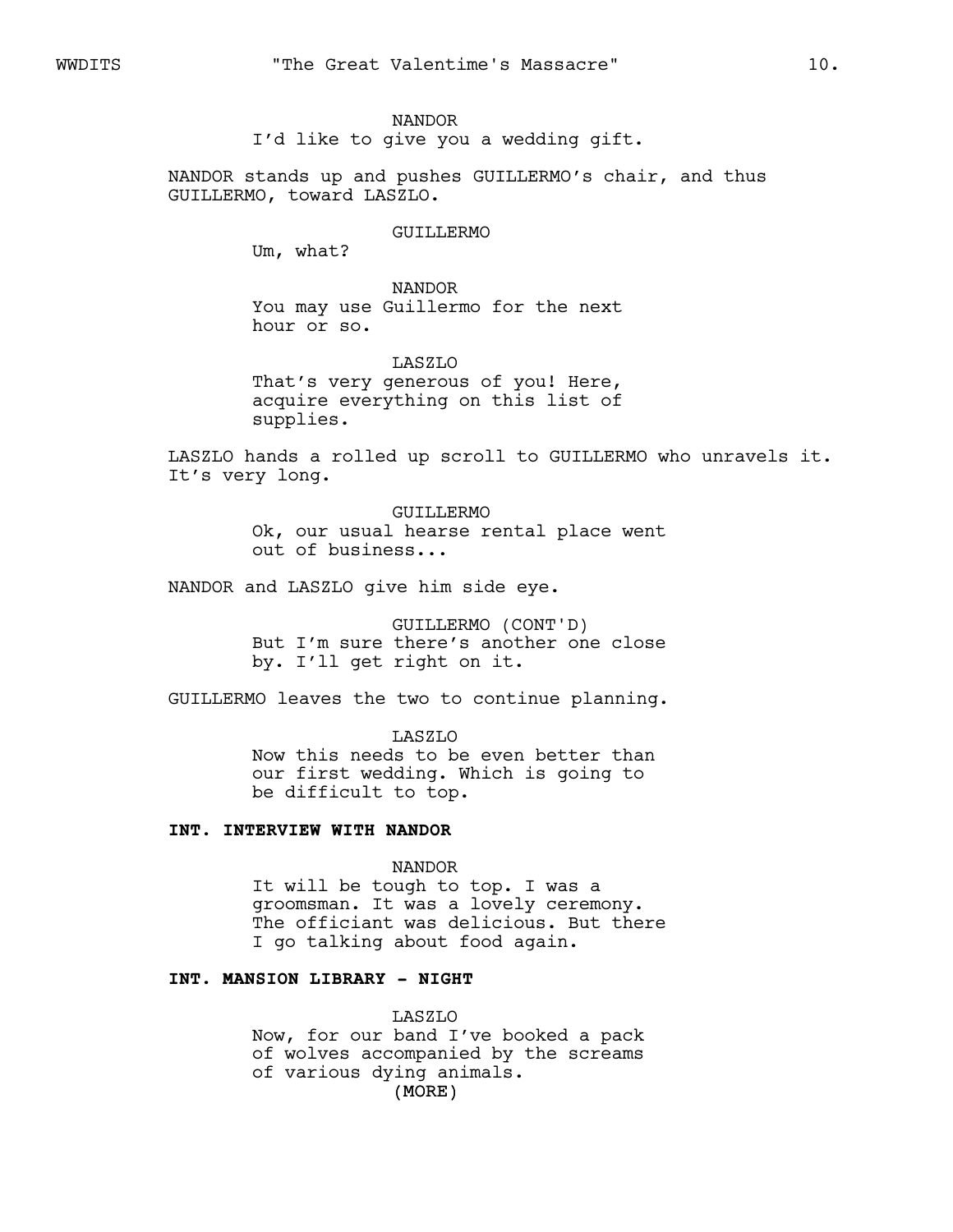#### LASZLO (CONT'D)

I didn't want to get a ring, because that's so played out, so I'm thinking maybe a nice set of matching erotic piercings?

NANDOR

Oh that's very nice.

#### **INT. INTERVIEW WITH NANDOR**

NANDOR

My dream wedding? Oh, I don't know. I've had so many. I think if I were to do it all over again, I'd marry someone I liked. I'd also have the aisle made out of hot coals so that every step they took walking toward me proved their eternal loyalty.

GUILLERMO

That's sweet.

NANDOR

Keep dusting.

#### **INT. MANSION LIBRARY - NIGHT**

NANDOR Will Edrick be flying in for it?

LASZLO Yes! He'll be officiating! In fact, that might be him now!

The doorbell rings.

#### **INT. MANSION FOYER - NIGHT**

NANDOR and LASZLO walk to the door and open it to a vulture.

Edrick!

LASZLO

NANDOR

Edrick!

EDRICK the vulture squawks long and loud.

# **INT. INTERVIEW WITH LASZLO AND EDRICK**

LASZLO and EDRICK the vulture sit next to each other. EDRICK is chewing on something

> (MORE) LASZLO We've been best friends for centuries now. We met during a plague outbreak in our home town.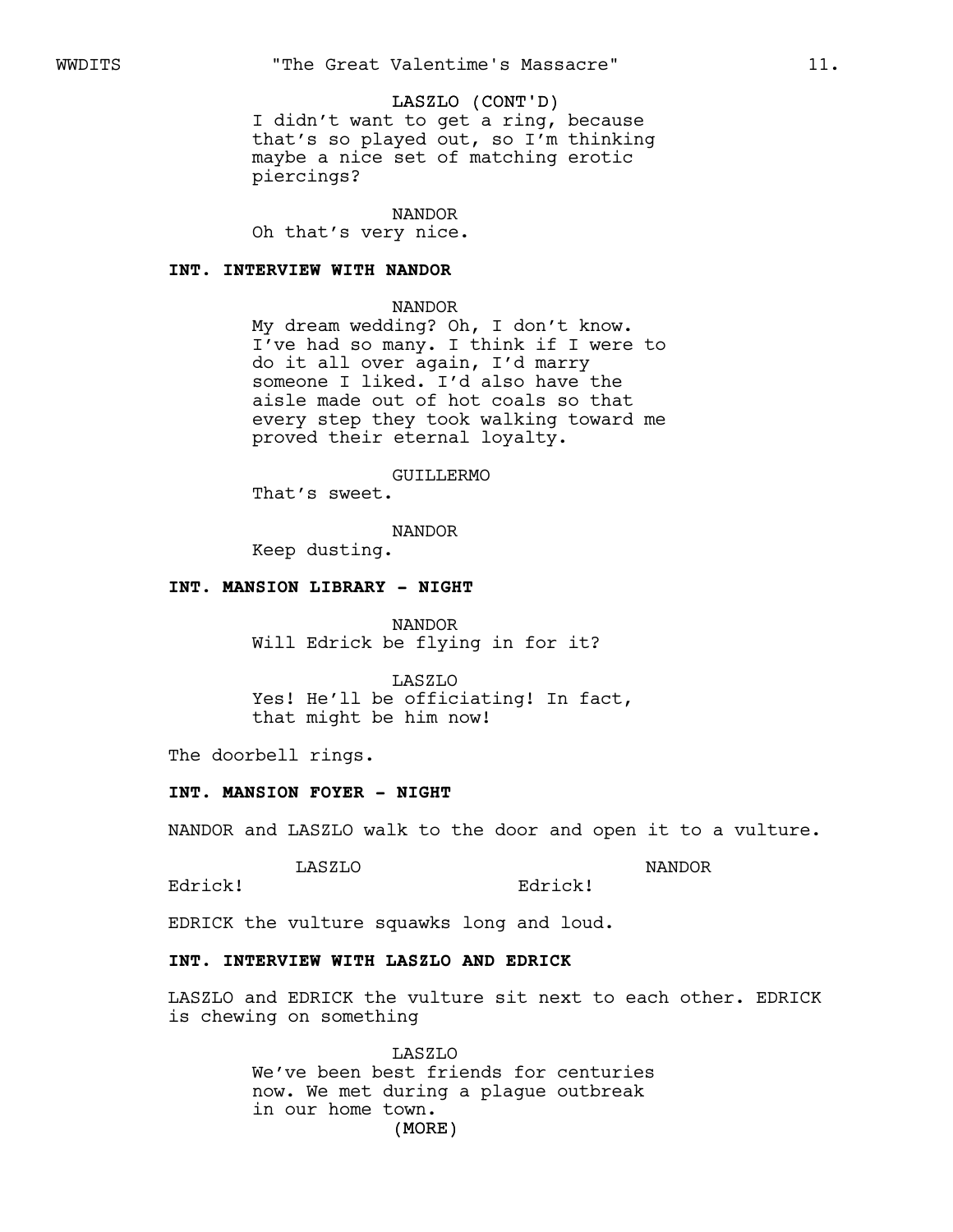# LASZLO (CONT'D)

We both walked up to the door of our doctor/barber and opened it to find him on the floor, eyes hemorrhaging. (he chuckles) We hit it off immediately. So, of course, when I turned into a vampire, I had to pay it forward by turning Edrick as well. He's a shapeshifter, but prefers taking the form of a vulture. I've never judged him for that.

LASZLO looks over at EDRICK and lovingly pulls an eyeball out of his mouth.

> LASZLO (CONT'D) What is this? An eyeball! Oh this fuckin' guy!

LASZLO gives EDRICK a big hug and a noogy.

### **INT. MANSION LIBRARY - NIGHT**

EDRICK now joins NANDOR and LASZLO. Boxes are scattered throughout the room. NANDOR pulls an arm out of a box and holds it up.

> NANDOR What about this? For the alter?

LASZLO and EDRICK look at each other.

LASZLO

EDRICK

Nah.

NADJA walks into the room.

NADJA What are you doing?!

The guys each hide something behind their backs, cover things with blankets, etc.

Squack

NADJA (CONT'D) I knew it! You're up to something! You're being all salamandery again!

She storms out as LASZLO yells after her.

LASZLO No, baby doll I swear! I'm...just...I'm just, cheating that's all! Where are you going?!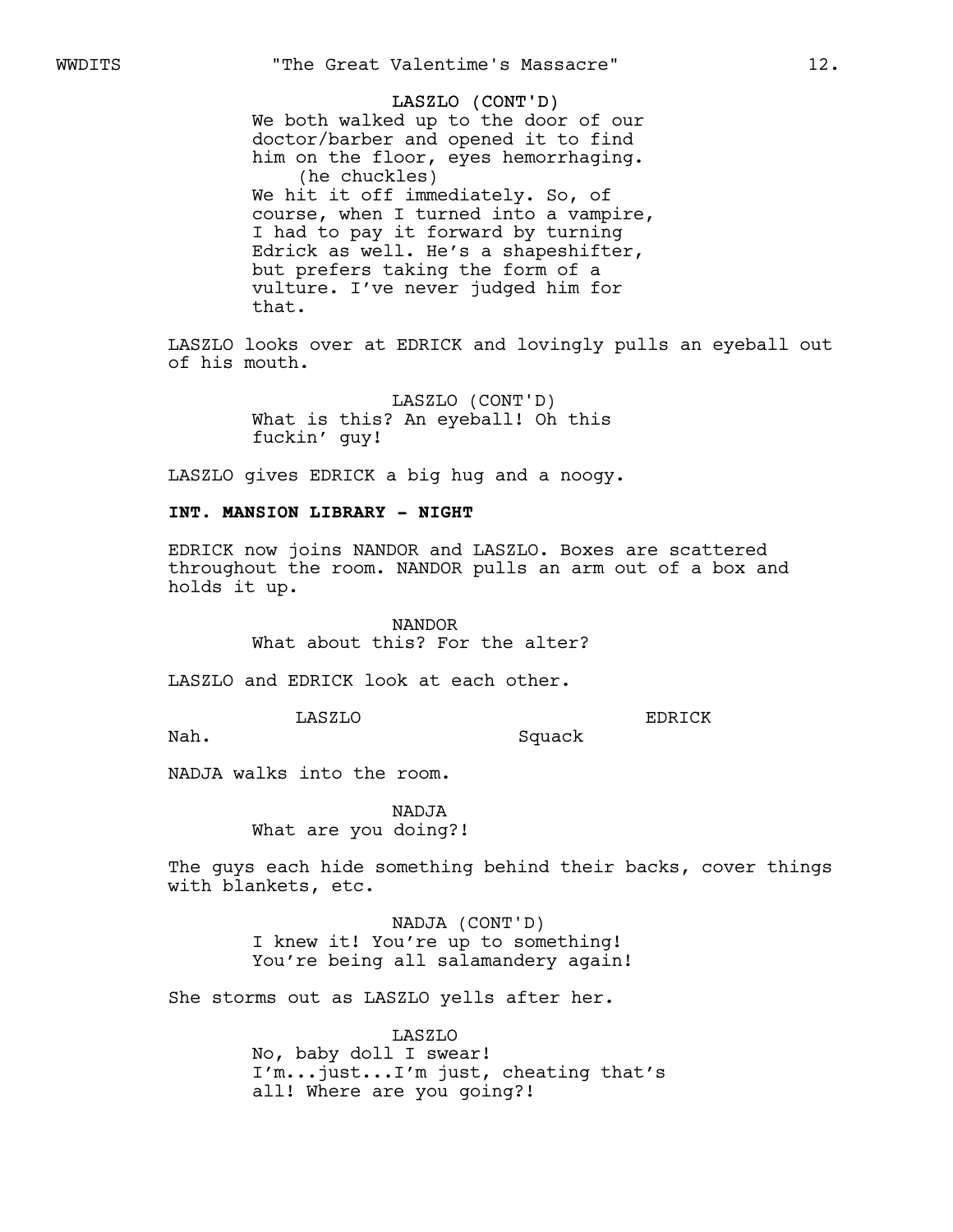NADJA comes back to peak through the doorway.

NADJA I'm going on a girls night. I'm sick of you stinking men and your stinking balls and breath.

NADJA exits again.

NANDOR

She's very mad.

EDRICK squawks. NANDOR pulls a tuxedo out of a box. He puts on the jacket and it rips.

He looks at EDRICK and LASZLO and runs out of the room.

NANDOR (CONT'D) I don't want to talk about it!

### **EXT. MANSION - DAWN**

GUILLERMO gathers dead twigs and clips branches.

He cuts a rose off of a bush, then cuts the rose itself off the stem, letting it drop to the ground, holding onto the stem.

> GUILLERMO (to camera) Wedding bouquet. For the bride.

GUILLERMO continues to gather various dead foliage, placing it around outside, presumably decorating for the wedding.

> GUILLERMO V.O. My dreams of being a vampire have always outweighed anything else, including dating. I guess back in my youth I dated someone. If you could call it that. I played Willy Loman in Death of a Salesman and had kind of a will-they-won't-they thing with Linda.

We see a picture of GUILLERMO as Willy Loman, but wearing a cape.

Then we see him decorating again.

(MORE) GUILLERMO V.O. (CONT'D) I'm not necessarily "*technically*" a virgin. I mean, you work the door at enough vampire orgies, things happen. But no, I've never been in love.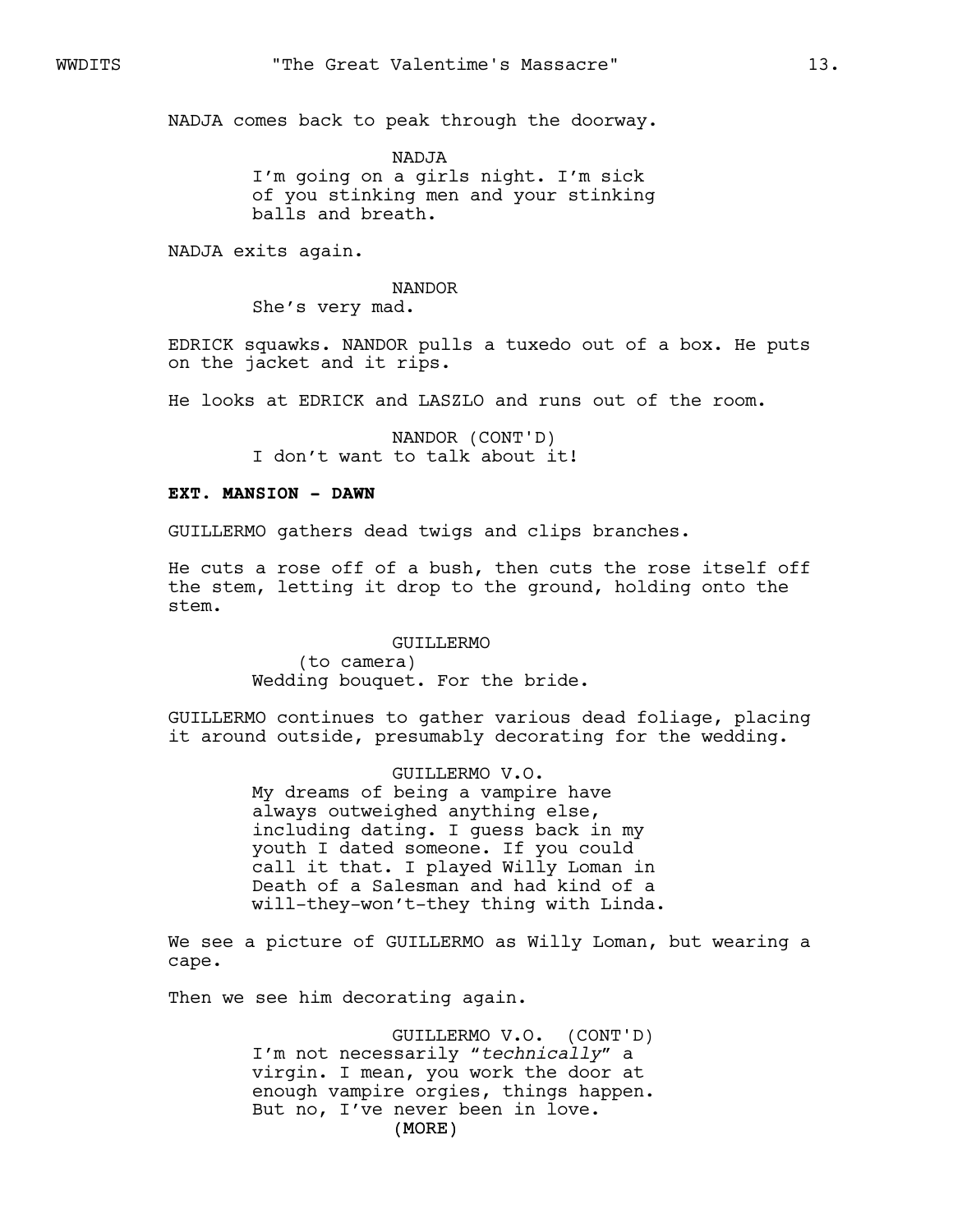GUILLERMO V.O. (CONT'D) (he grips the bouquet) Ouch.

He uses a weed sprayer to spray blood all over the alter.

## **EXT. CROSSFIT - NIGHT**

NANDOR stands outside as various fit people start to file out of the building.

> NANDOR (whispers to the camera) I'm going to get fit.

CROSSFIT MAN (to another Crossfitter) Hey, great job tonight, bruh! Your squats were amazing!

NANDOR pulls CROSSFIT MAN around a corner and begins to feed.

When he's finished, he walks away cringing.

NANDOR Ugh. I think that guy was Paleo. Now I'm going to be sluggish all week. My blood feels thicker already. Maybe I should go find some vegans.

### **INT. RESTAURANT - NIGHT**

COLIN sits at a table talking to a WAITRESS.

COLLIN You're awfully pretty to be working so hard.

The woman rolls her eyes nearly to the back of her head.

COLIN smiles wide and his eyes glow.

COLLIN (CONT'D) (to camera) The appetizers are great here. (to WAITRESS) I'm actually waiting for my date. But I'd appreciate if you stayed here while I look over the menu and ask you questions about it. Oh, there she is.

A woman, BECKS, mid-twenties, walks in dressed head to toe in animal print, wearing glitter and tons of makeup.

She trips over someone's chair and yells across the room.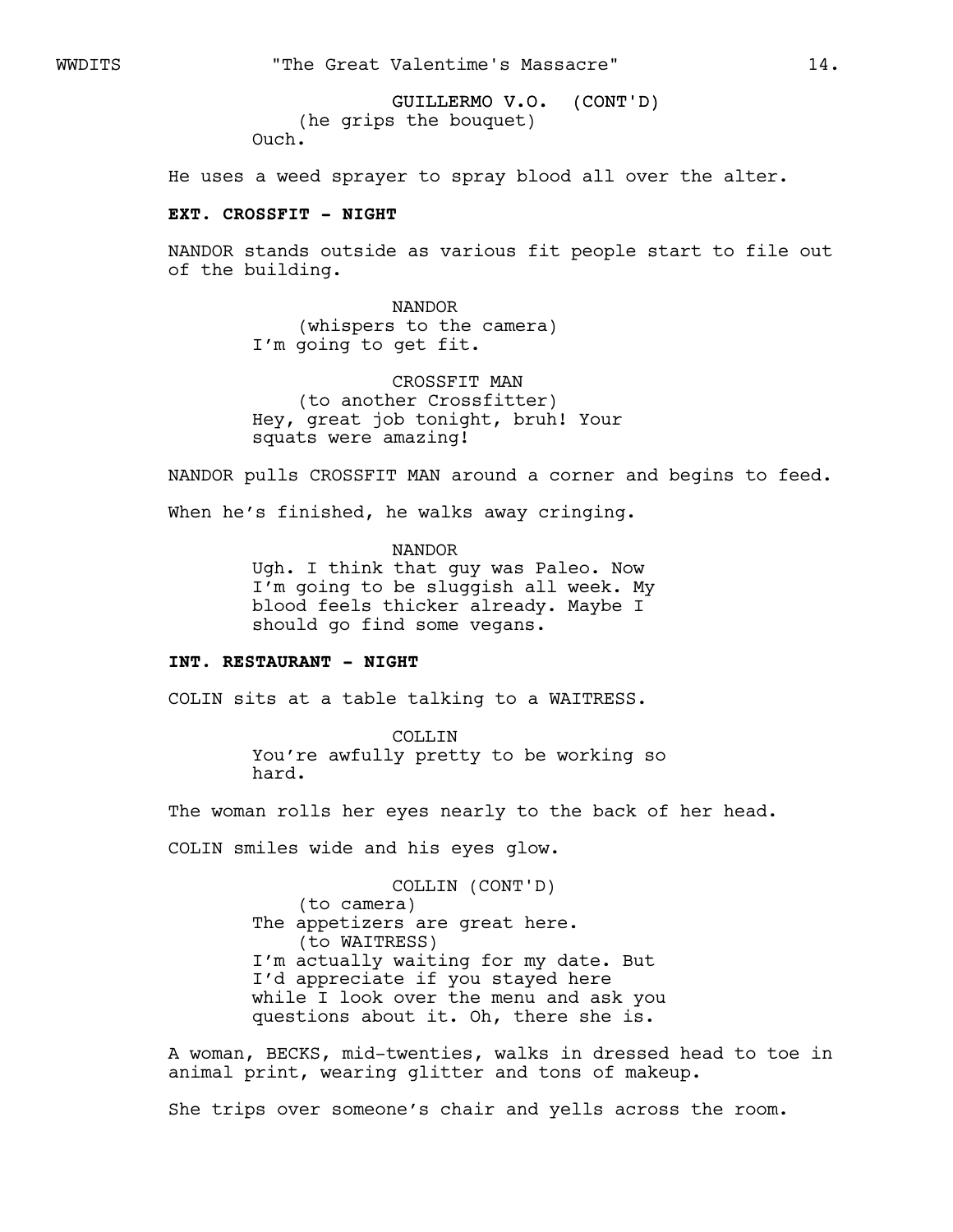### BECKS

Colin?!

COLIN looks around a bit awkwardly. The WAITRESS takes the opportunity to leave.

> COLIN (to camera) Oh boy. She might be an attention vampire.

BECKS sits down loudly across from COLIN.

**BECKS** Can I get another chair? I can't put my purse on the ground it's bad luck!

She screeches a chair across the floor from the table next door and loudly puts her purse on it.

Stuff comes flying out, including condoms. When she bends over to pick it up her boob pops out of her shirt.

She sits back up and scream-laughs as she puts her boob back.

BECKS (CONT'D) Oh my god that's so embarrassing! That always happens with this dress but I always forget!

She looks around and sees the entire restaurant looking at her.

Her eyes glow and she smiles big just like COLIN after a good feed.

> BECKS (CONT'D) Mmmm! The appetizers here are great!

# **INT. INTERVIEW WITH COLIN**

COLIN

She's definitely an attention vampire. Which actually might work out great. I don't have to work as hard, I mean, look at how humiliated and alienated people are both for and by her.

As COLIN walks back to the table, we see BECKS showing her phone to others around her.

> BECKS Do you wanna see a pic of me and my ex? Weren't we cute?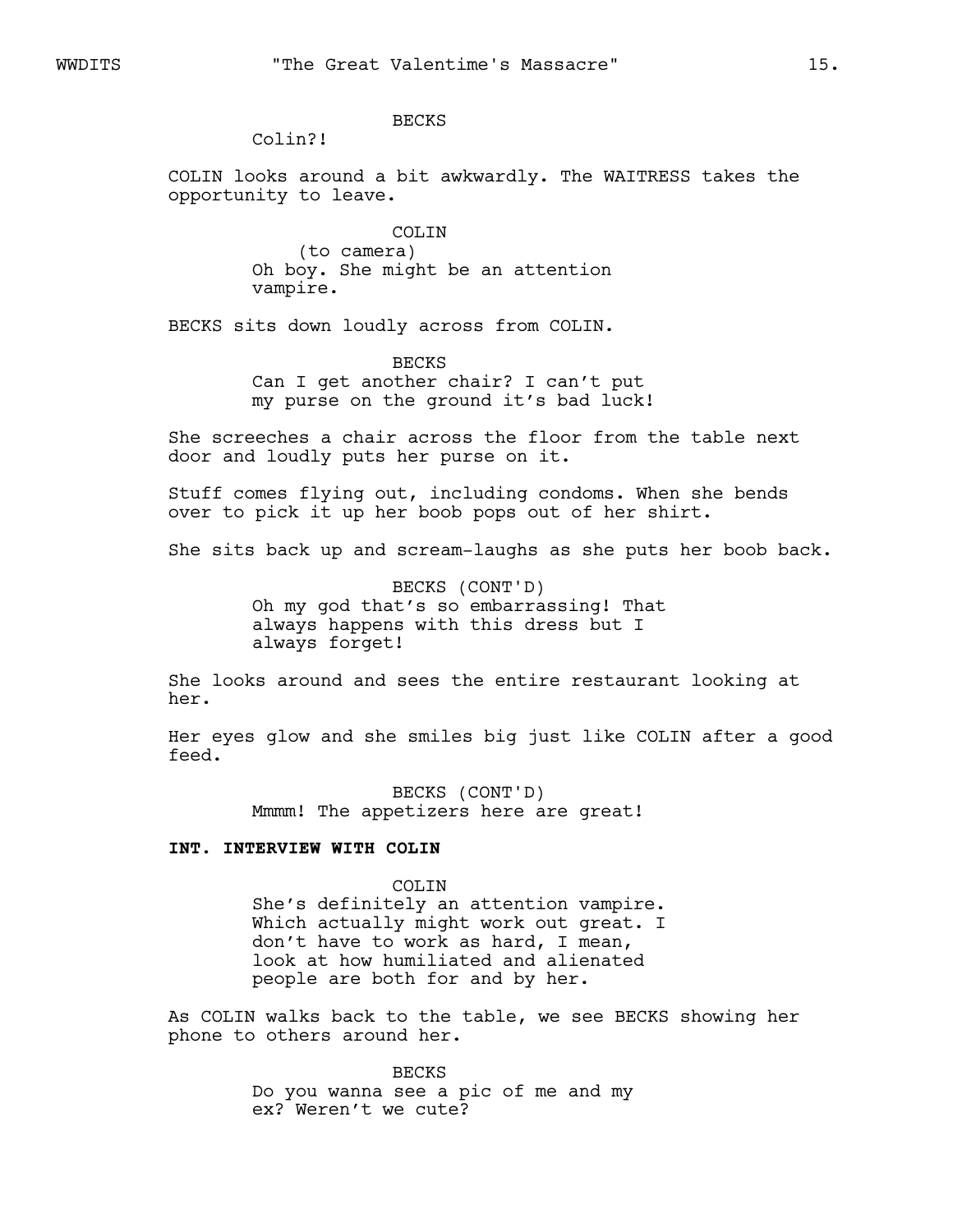They look very annoyed and awkward and BECKS' and COLIN's eyes both glow.

### **EXT. JENNA'S COLLEGE QUAD - NIGHT**

NADJA, a GOAT, NADJA DOLL, and JENNA are all sitting around a body that NADJA and JENNA are feasting on.

#### JENNA

Oh boy, I think this one had tequila.

NADJA

Last time I drank someone who'd drank tequila I ended up at the bottom of the Hudson River with a merman named Woolworth.

NADJA takes a "shot."

NADJA DOLL You're always so good at drinking your problems away.

NADJA Yes. But I fear this one won't wash away so easily.

JENNA Want to talk about it?

#### NADJA

(cringes) No. (a beat) It's just, he used to make me feel like I was the only one in the room. We could be at the biggest orgy in North America and his were the only hands I felt.

JENNA Maybe you can talk to *him* about it?

NADJA makes a disgusted face.

GOAT Or you could try a divorce. It worked for me.

NADJA DOLL That sounds like the best and only option.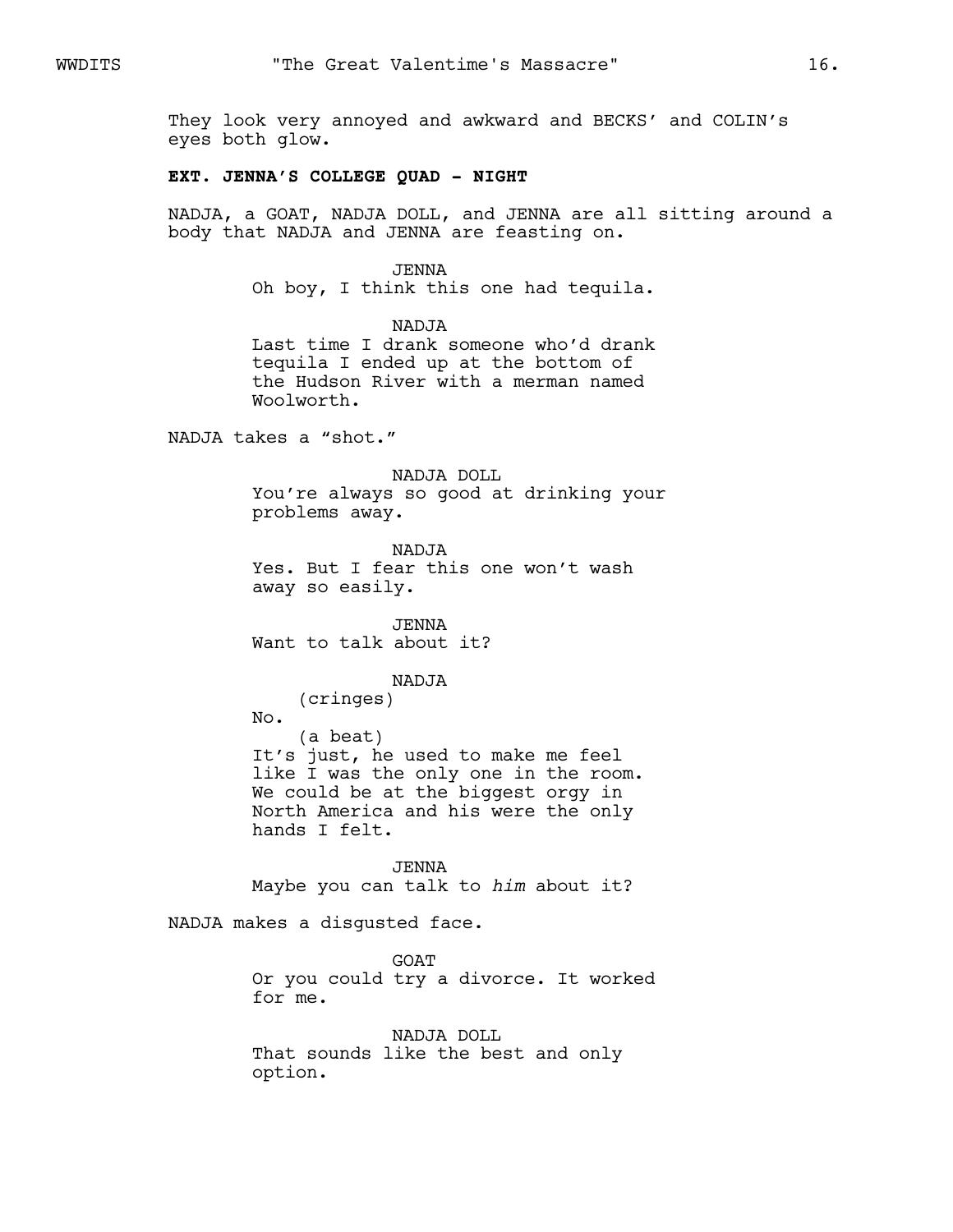NADJA Thanks, but you're all stupid and wrong. I think I'll go back home.

NADJA gets up, stumbles, and looks back at the group.

NADJA (CONT'D) (to the GOAT) Can you give me a ride home?

### **EXT. HIKING TRAIL - NIGHT**

NANDOR is wearing vampiry hiking gear and using a walking stick.

> NANDOR Sometimes the best way to find happiness and peace and weight loss is to love yourself again. I'm on a mission to find myself.

He approaches a cave and spots some bats inside.

NANDOR (CONT'D) Jeremy, is that you?

A bat screeches.

NANDOR (CONT'D) Oh it's so good to see you again, is this your family?

He holds out his fingers to shake hands with the little bats perched on the roof of the cave.

> NANDOR (CONT'D) Lovely. Charmed. Pleasure.

He moves his arms around in a sweeping motion to create a fire which he sits next to.

> NANDOR (CONT'D) It's nice to have a family, huh? Or is it? I don't know. Maybe it's something I want? I don't really know who I am or who I want anymore.

The bats screech.

NANDOR (CONT'D) That's a good question. I haven't had a hobby in years.

The bats screech.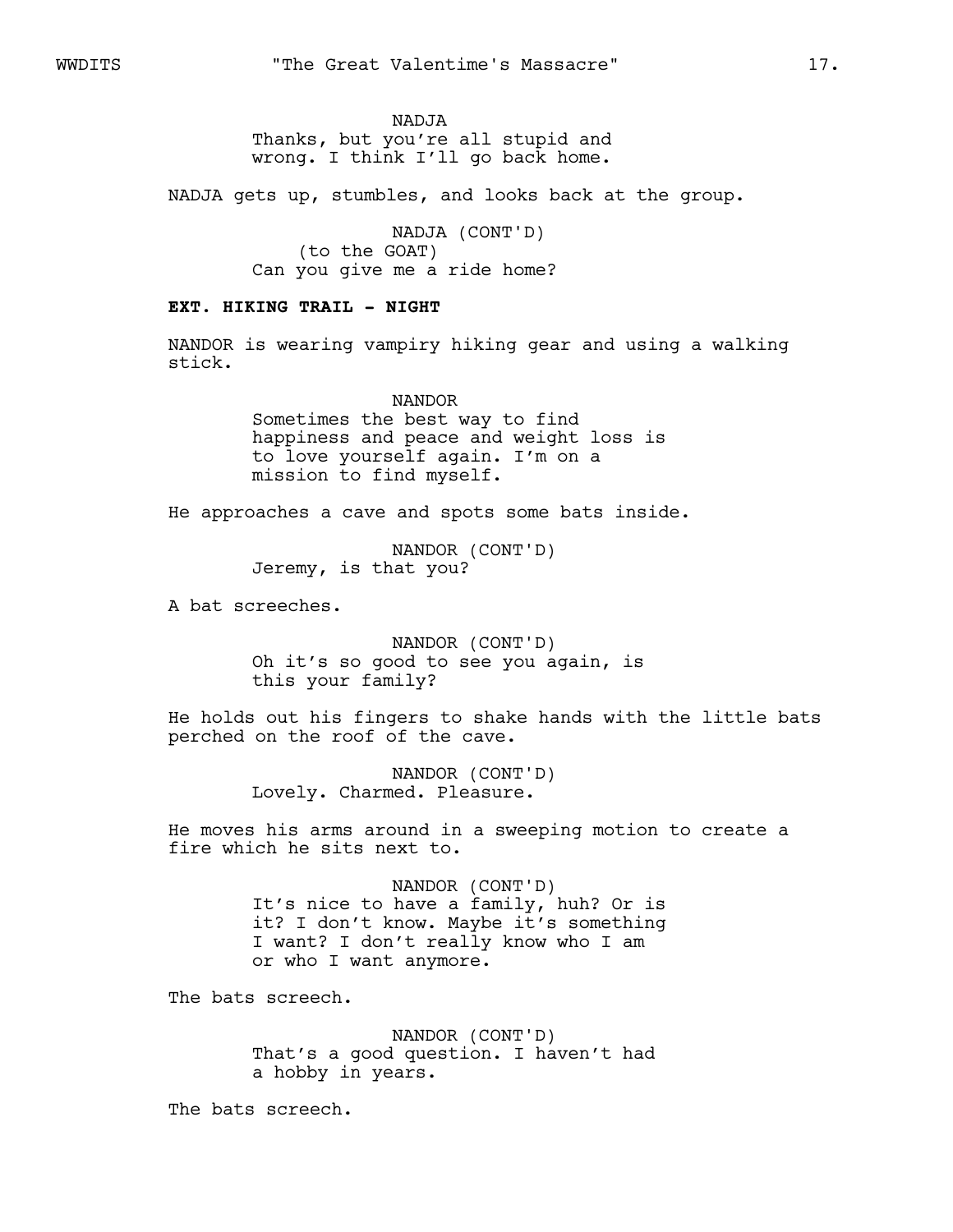NANDOR (CONT'D) Crafting? Really? They screech again. NANDOR (CONT'D) Well, I don't know if that's really me. But I suppose it's worth a try. (he yawns) Do you mind if I stay here tonight? The bat screech again. NANDOR (CONT'D) Oh, okay, I understand. He gets up and walks away. They screech one more time. NANDOR (CONT'D) Oh, yeah, sorry. He pees on the fire and it goes out. He exits the cave.

> NANDOR (CONT'D) Okay see you around guys. Was nice meeting you.

### **EXT. INTERVIEW WITH NANDOR**

NANDOR I don't know if being alone is the answer. It just makes me feel even more tired and horny and--

He stumbles upon a couple of campers. He continues talking to the documentary crew.

> NANDOR (CONT'D) Hungry. Hmmm...I did burn off a lot of calories hiking.

CAMPER Hard to believe these hot dogs are vegan.

### NANDOR

Diet food!

NANDOR approaches the campers and begins feeding.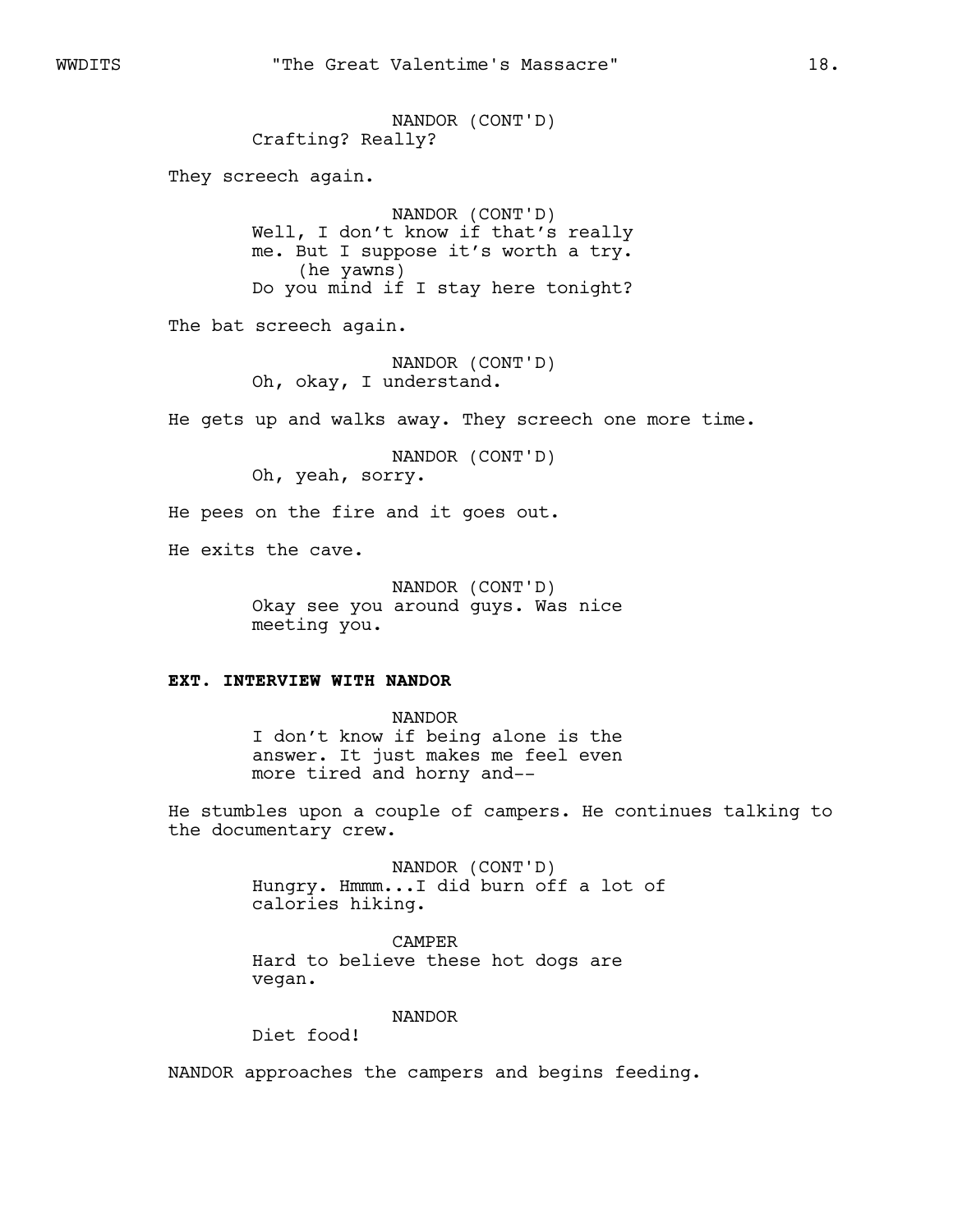### **INT. RESTAURANT - NIGHT**

COLIN and BECKS sit at the table.

BECKS So you live alone or what?

COLIN I have a few roommates.

BECKS Are any of them women?

COLTN One of them is, yeah.

BECKS Really. Ok. So what's the point? I mean you're obviously *in love with her!*

Everyone is trying not to look at them. They are getting more and more full.

> COLTN No, she's married to my other roommate. In fact their having a second wedding tomorrow night.

BECKS Oh my god! Are you asking me to be your date!?! Of course I will! What time should I be ready?

The WAITRESS brings them their meals. BECKS takes out her phone and starts taking a video.

> COLIN You know, statistically people who photograph their food are ten times more likely to die alone.

BECKS I don't usually do this. But the cod here is my ex's favorite. I'm live on Insta. Get in here with me!

She points her phone on herself, COLLIN, and the food. Then posts it.

> (MORE) BECKS (CONT'D) Perfect. Oh, I almost forgot. I gotta change my birthday on Facebook.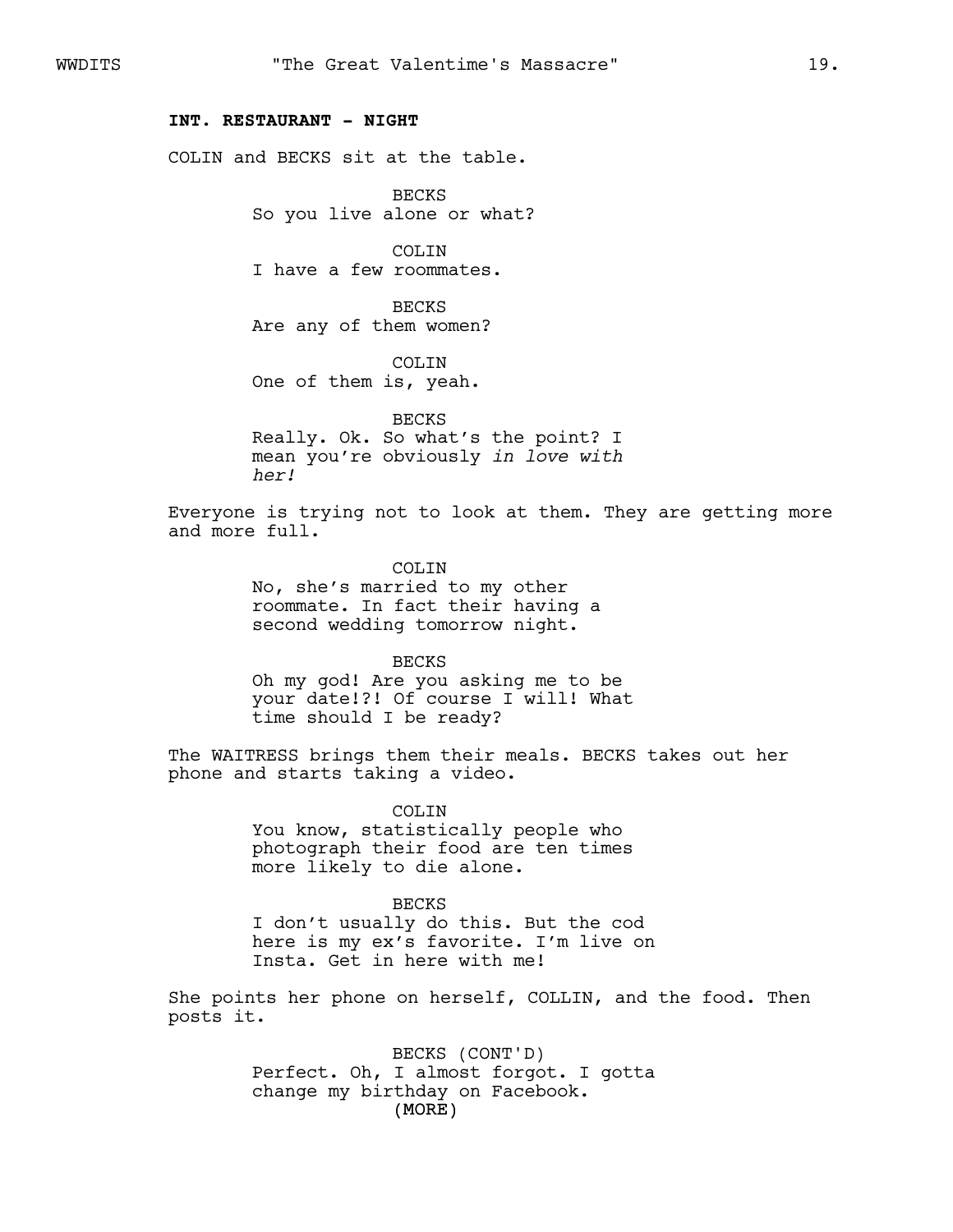#### BECKS (CONT'D)

I like to count how many posts I get from it and then try to increase it every couple of months.

COLIN It's good to have goals.

She clicks on her phone a few more times.

BECKS

There we go, (louder) now *today* is my birthday!

The waitress hears this and goes to the back immediately bringing out a brownie with a candle on it.

The waitstaff sings a birthday song to the tune of "They Say It's Your Birthday," as BECKS looks around feigning embarrassment.

> WAITSTAFF They say it's your birthday! (clap clap) You've come to the right place! (clap clap) Time to have a brown-ay! (clap clap) Stuff it all up in your face! (clap clap)

BECKS You guys! Stop! Oh my god I'm so embarrassed!!!

She starts to fake cry but no tears come out.

Once the waitstaff disperses, she pulls a hair out of her head and puts it on the brownie.

> BECKS (CONT'D) Oh no! Gross, ew! Someone's hair, there's a hair on my food!

The WAITRESS rushes over.

WAITRESS I am so sorry! Let me get you another one!

BECKS

No it's fine, it's just, it figures it would happen on my birthday! My birthday is always the worst!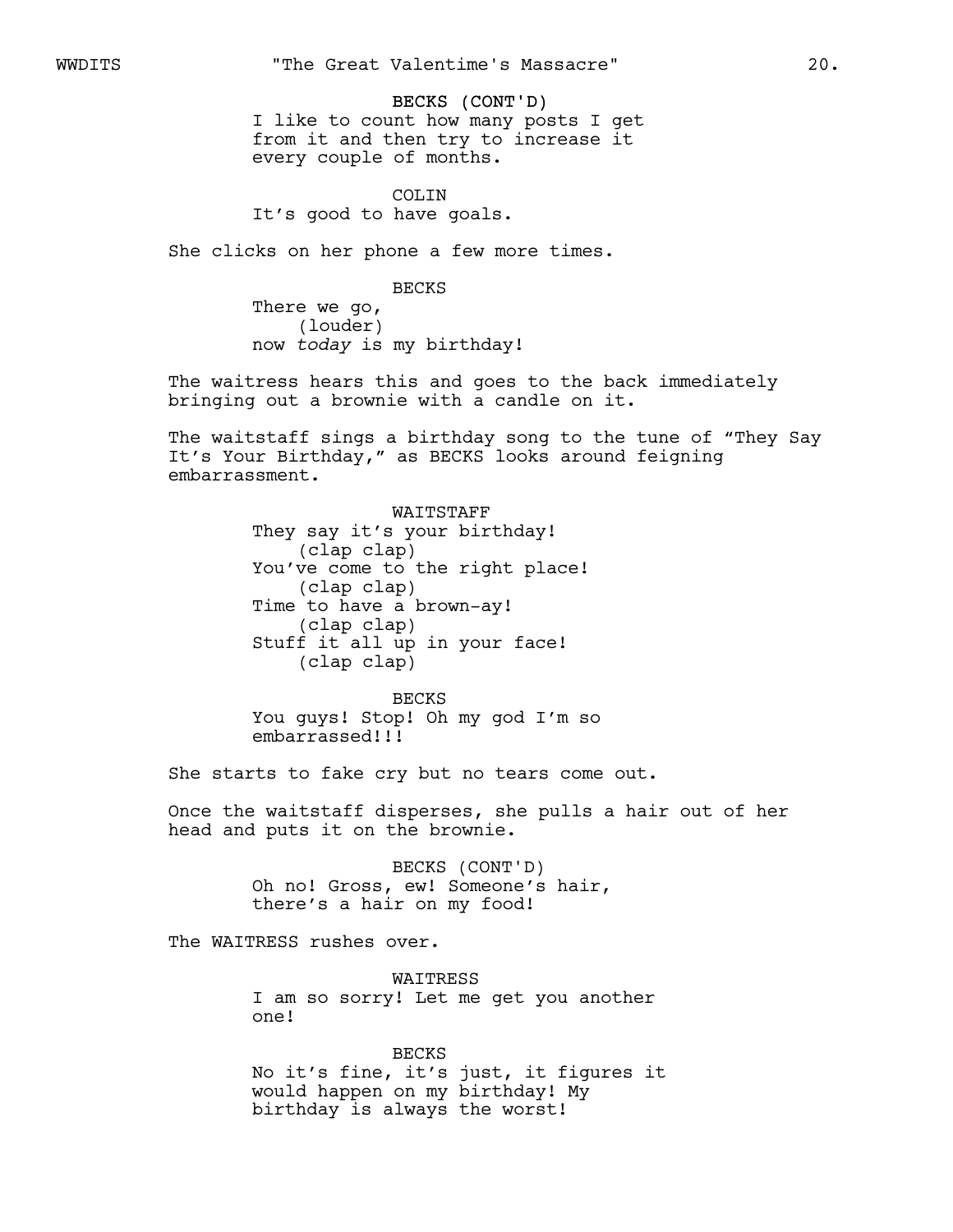She fake cries again.

WAITRESS It must be so hard having a birthday so close to Valentine's day.

BECKS Yeah, especially when you're boyfriend calls you fat.

WAITRESS and BECKS look over at COLIN with disdain.

WAITRESS You are not fat.

WAITRESS hugs BECKS. Her eyes get big and glowy. Her mouth opens with a wide smile.

> WAITRESS (CONT'D) I'm so sorry.

BECKS

I'm so full.

WAITRESS walks away. BECKS spills her drink.

COLIN

Check please.

BECKS Hey, do you wanna go do karaoke?!

## **INT. INTERVIEW WITH NANDOR - THE NEXT NIGHT**

NANDOR, back in his own room, puts on a different tux.

NANDOR I definitely feel better about myself. It's not so much about a diet as it is about a complete lifestyle change.

We see NANDOR crafting twigs together with a hot glue gun, levitating while he meditates, and doing yoga.

> NANDOR V.O. It's really amazing what a few hobbies can do to help you with your selfdiscovery. Once you've done that, the fat melts away. (his belly gets in the way of a stretch) Or turns into muscles.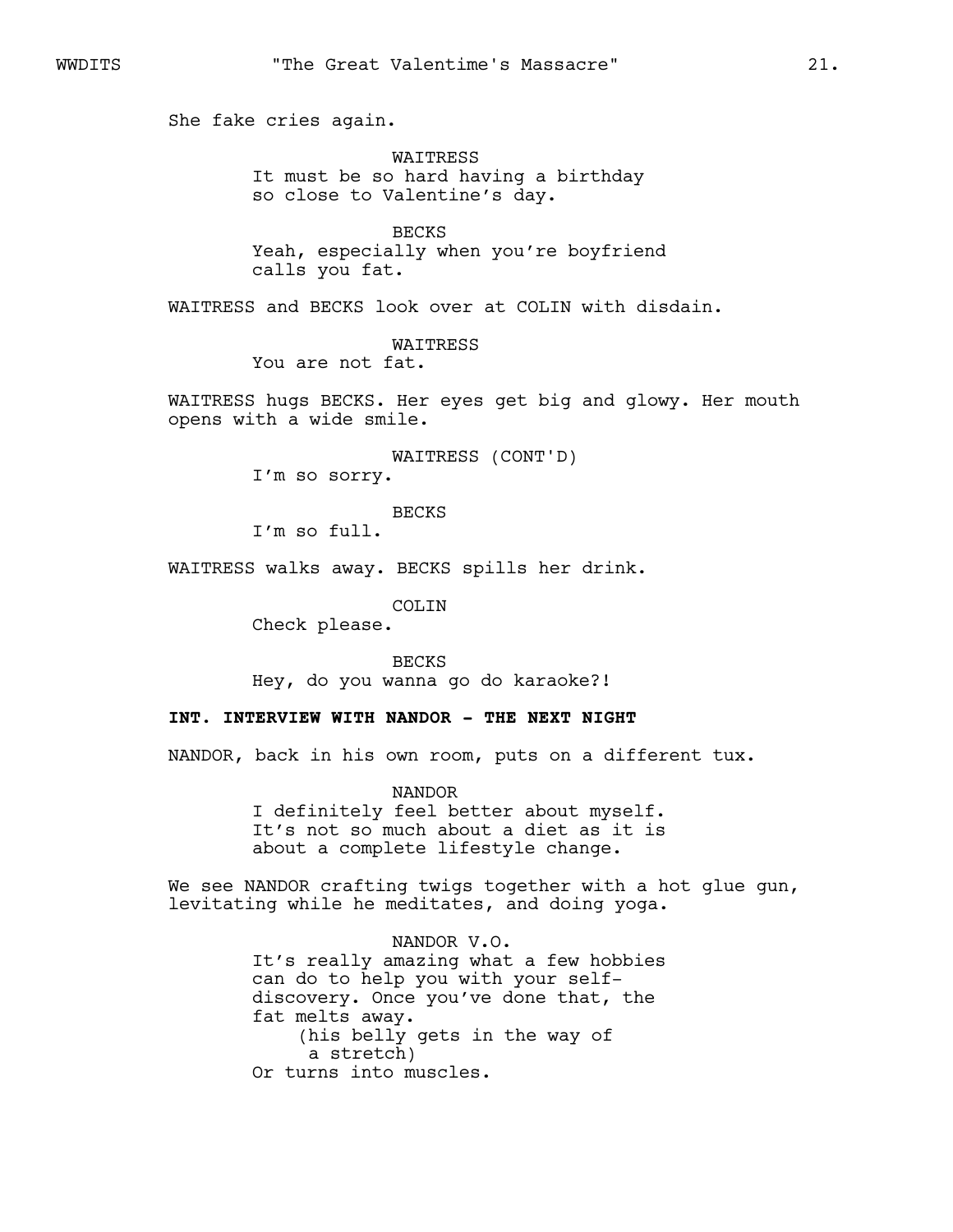### **INT. INTERVIEW WITH NANDOR**

As he puts on the jacket of the tux, he tries to button it and the buttons pop off.

He smiles at the camera.

NANDOR I'm so ripped now.

### **INT. MANSION FOYER - NIGHT**

NANDOR enters the hallway wearing his tight tuxedo, carrying a giant "centerpiece" which is filled with twigs, a pumpkin, a dead bird, some wires shaped into nothing, and other various items he clearly found around the yard/house.

NADJA opens the door.

NANDOR LASZLO! I've finalized the centerpiece for your wed--

NADJA, who's a little tipsy, comes in with her doll riding the GOAT.

NANDOR hides the centerpiece behind his back.

NANDOR (CONT'D) Oh, it's you. Hello.

He backs away slowly, bowing and being very awkward, and then runs.

> NANDOR (CONT'D) LASZLO!!! It's time, it's time!

NADJA DOLL What the fuck is his problem?

NADJA

Ugh, you know men. He probably got something caught in his penis or something.

NANDOR runs back into the foyer. He puts a black burlap bag over NADJA's head.

> NADJA (CONT'D) What the fuck are you doing?! Get this bag off of me!

NANDOR It's time. It's time. Shhhhhhh.....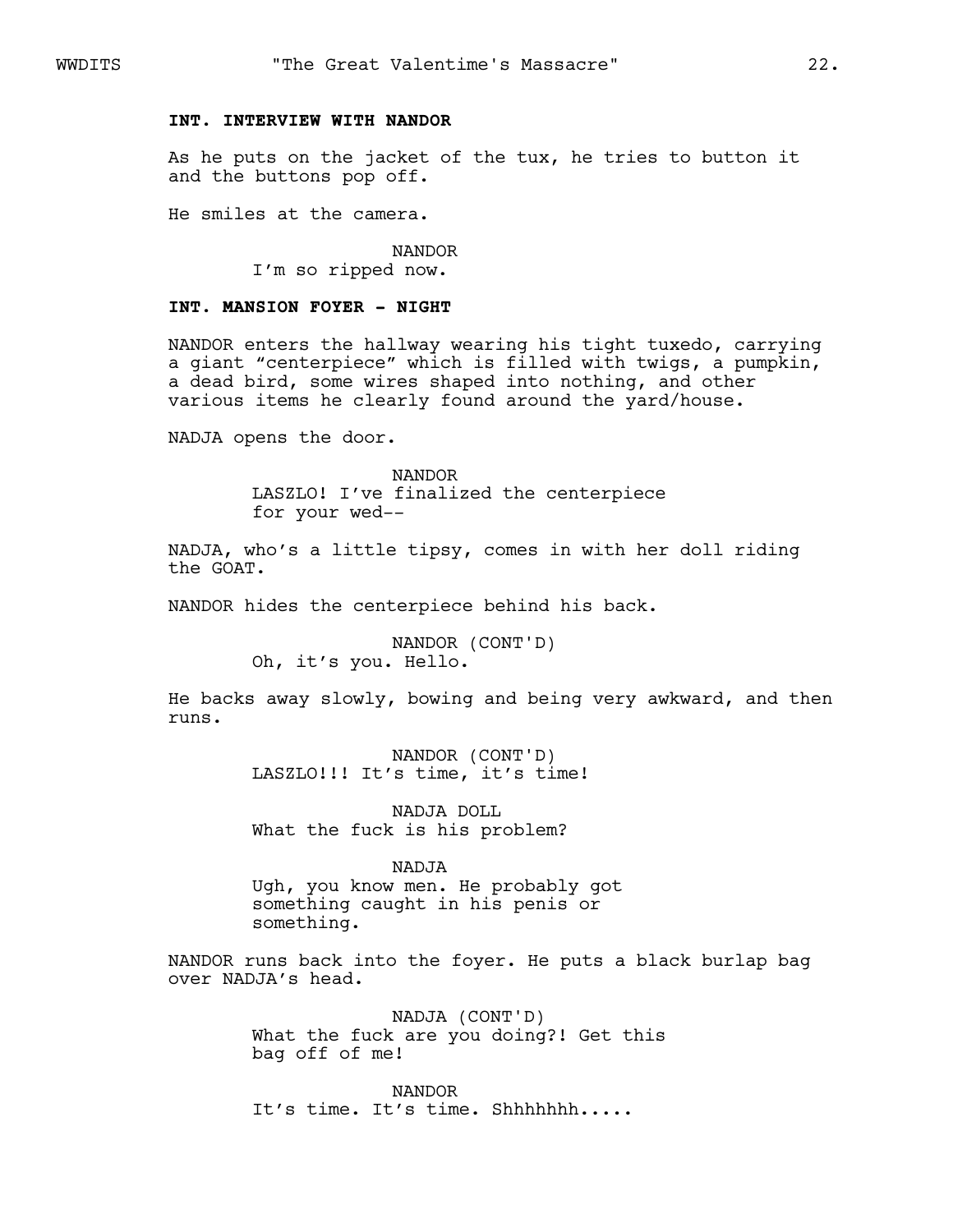NANDOR drags her across the foyer and down the hallway.

### **INT. INTERVIEW WITH NANDOR**

NANDOR This is reminding me more and more of some of my own weddings. It's very nice.

### **EXT. MANSION BACKYARD - NIGHT**

NANDOR drags NADJA to the backyard as she continues to kick and scream. Once they're on stable ground, he removes the bag from her head.

#### NANDOR

Surprise!

LASZLO, dressed in his finest, approaches her with his hand extended.

### LASZLO

My love, my partner, the best fuck I've ever had, will you do me the great honour of marrying me...again?

LASZLO holds out his other hand gripping a large fistful of dead squirrels by their tails.

#### NADJA

Bit of a stretch but sure, a thousand times sure.

#### LASZLO

Go put on your dress and meet me back out here asap!

### **INT. NADJA AND LASZLO'S ROOM**

NADJA is in a black lace dress.

NADJA I can't believe it still fits after all these centuries.

She looks into a mirror and sees nothing. She's very pleased.

NADJA (CONT'D) Goat, I'm wondering, would you be my maid of honor?

**GOAT** I would be honored.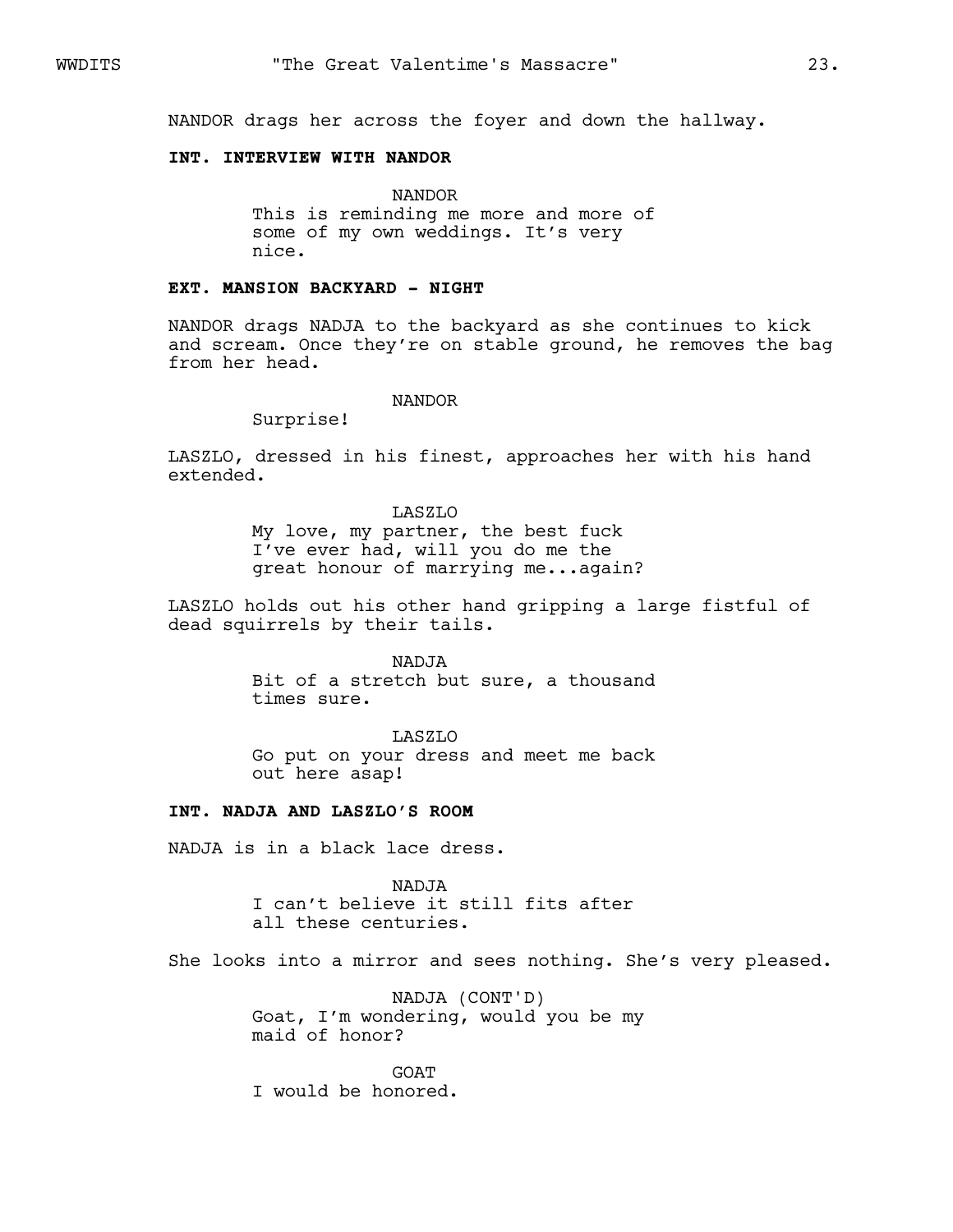NADJA

Thank you. Just try not to shit on the aisle.

GOAT I make no promises.

LASZLO peers in through the doorway.

LASZLO Is my bride almost ready?

NADJA LASZLO! Get out of here! You know if you see the bride before the wedding a pack of hogs will eat your eyes on your seventh day of marriage!

LASZLO You get so sentimental around weddings.

LASZLO exits.

# **EXT. BACKYARD OF MANSION - LASZLO'S BUSH GARDEN - NIGHT**

LASZLO is standing at the alter that GUILLERMO decorated earlier. Some blood is still dripping down.

EDRICK the vulture sits on a perch.

The guests are sitting in chairs, including COLIN and BECKS, who's wearing basically a white wedding dress.

NADJA DOLL walks down the aisle as the flower girl, tossing what appears to be either teeth or finger nails, maybe both, instead of flower pedals.

NADJA holds the thorny twigs as her bouquet as she walks down the aisle. The veil and train of her dress are held up by a bunch of bats.

She meets LASZLO at the altar. The vulture squawks.

### LASZLO

Nadja, as I stand here, in my garden of bush bushes, atop the corpses of so many buried shared meals, I can't help but feel a tingling in my loins as if I were but 2 centuries old. I'm so glad you came screeching into my window on that night all those years ago.

(MORE)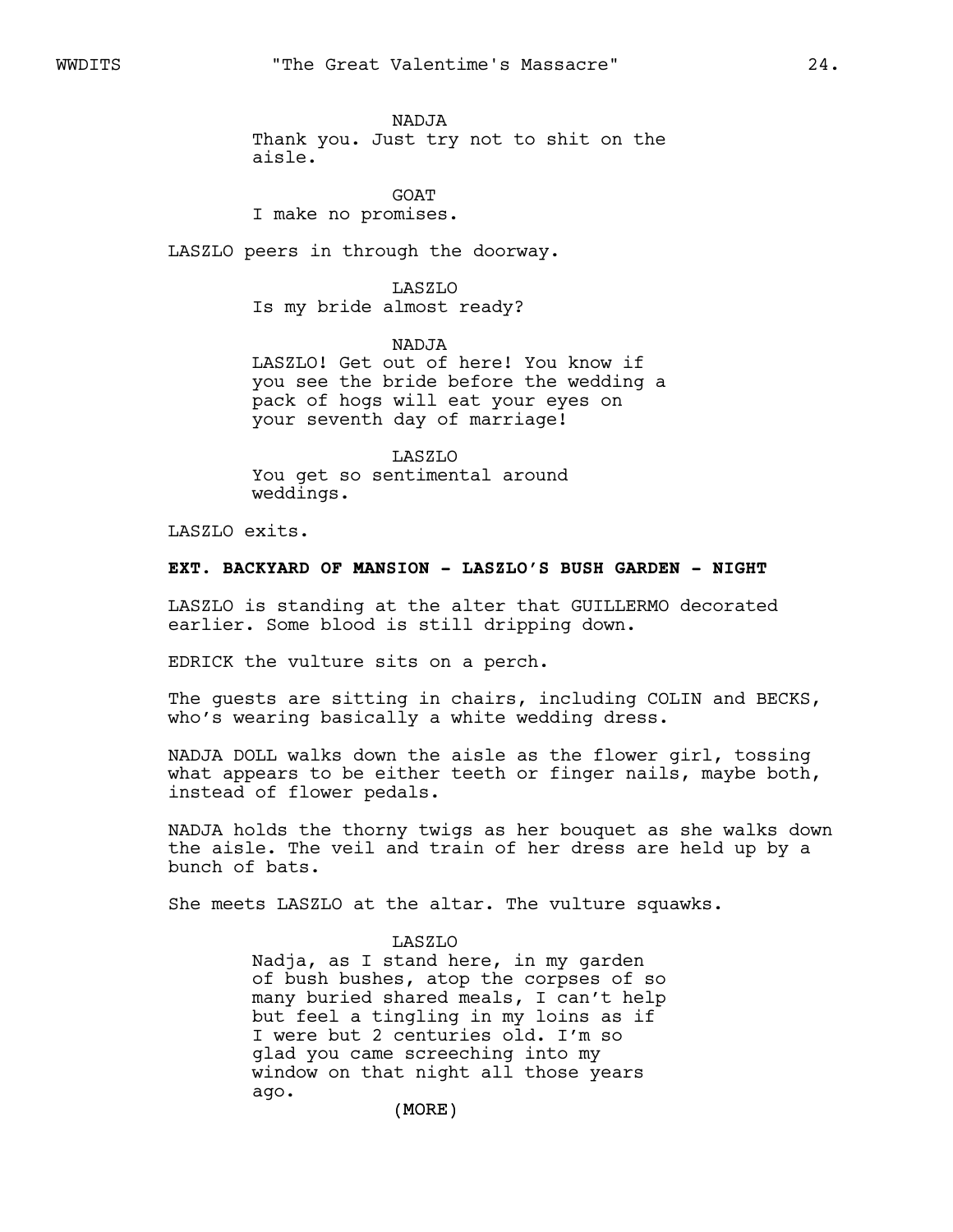LASZLO (CONT'D)

For I wouldn't take back the eternity you've given me for all eternity.

NADJA looks at the camera and all of the people and unapologetically responds with her vows.

> NADJA I...I didn't know we were doing this. So. I have nothing to say.

EDRICK squawks again.

NADJA and LASZLO kiss. The guests cheer. The two walk hand in hand down the aisle.

# **EXT. BACKYARD OF HOUSE**

NADJA and LASZLO stand in front of an awkward, somewhat scared looking human.

> LASZLO Shall we cut the cake together?

NADJA nods. They both take either side of the person's neck and bite hard. The guests cheer once again.

> LASZLO (CONT'D) There's an open bar!

LASZLO gestures to a few guys holding beers, swaying, drunk, somewhat confused.

> LASZLO (CONT'D) And please, let the older people to the buffet first.

He gestures to a table where a couple of people are sitting down, also looking scared and confused.

LASZLO and NADJA are dancing as the "band" screeches, howls, and screams behind them.

> LASZLO (CONT'D) Well, my love, how did I do?

NADJA Oh it's so romantic. Even better than the first time.

NANDOR dances up next to them.

NANDOR This is better than any of my weddings.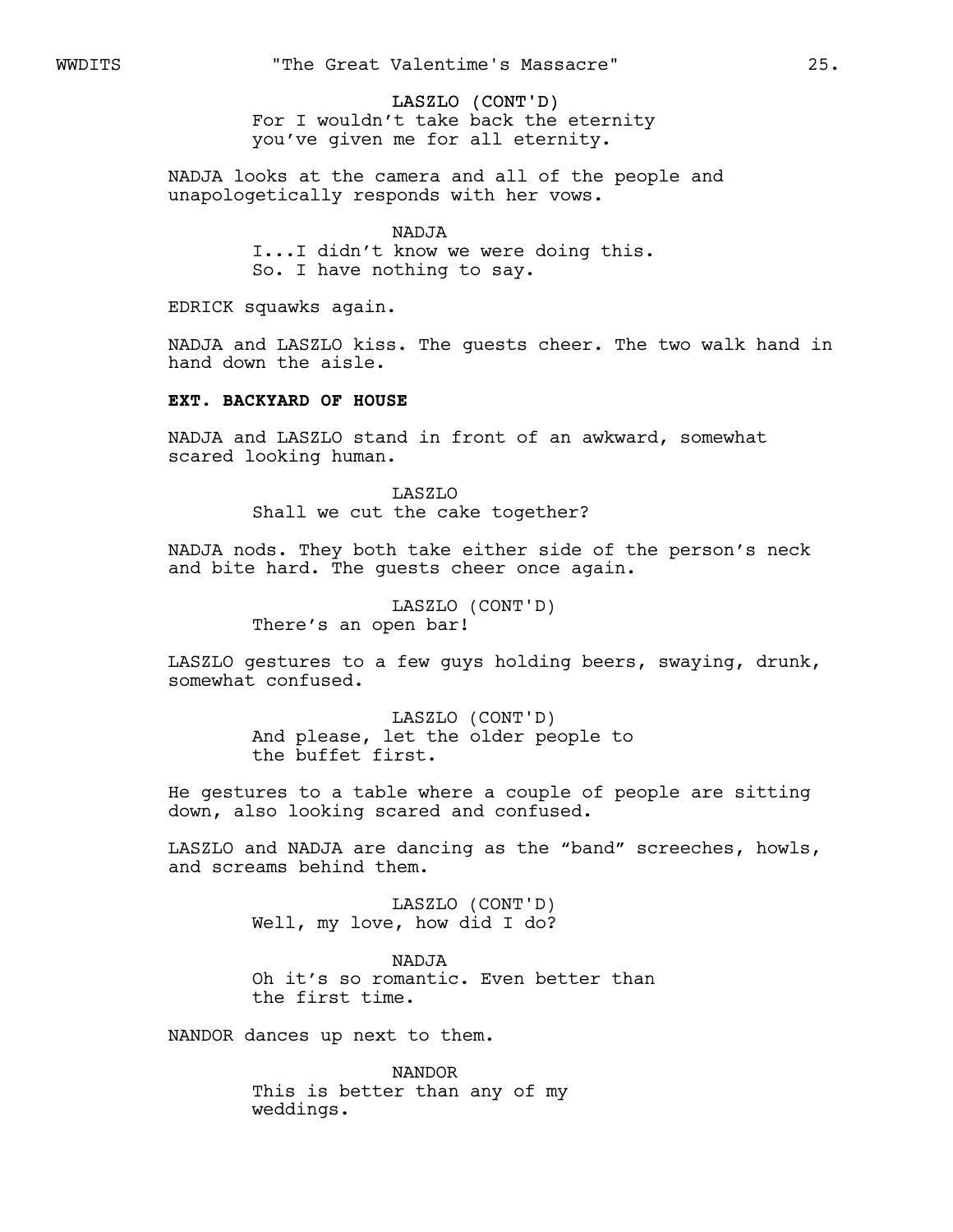### NADJA

Yes, well, the bride is awake for one thing.

### **EXT. MANSION BACKYARD - NIGHT**

NADJA stands up on the balcony with her bouquet.

#### NADJA

Okay! It's time to catch the bouquet.

Several guests gather around below her.

### **EXT. INTERVIEW WITH NANDOR**

NANDOR I don't know if I'll ever find lust again. And right now, I'm okay with that. Because I've found myself.

### **EXT. MANSION BACKYARD - NIGHT**

NADJA tosses the bouquet behind her and NANDOR catches it. A single tear runs down his cheek.

NANDOR

Ouch.

### BECKS

Nooooo!!!

BECKS screams as she runs away.

COLIN Eh. Let her go. I'm full. I need a nap.

COLIN walks back inside the house.

# **EXT. MANSION BACKYARD - LATER**

NADJA and LASZLO stand and say goodbye to a line of guests.

LASZLO Babadook, thank you so much for coming.

NADJA Mr. Manticore! It was so nice to see you again after all these years!

LASZLO Alright all! It's time for us to bid you adieu!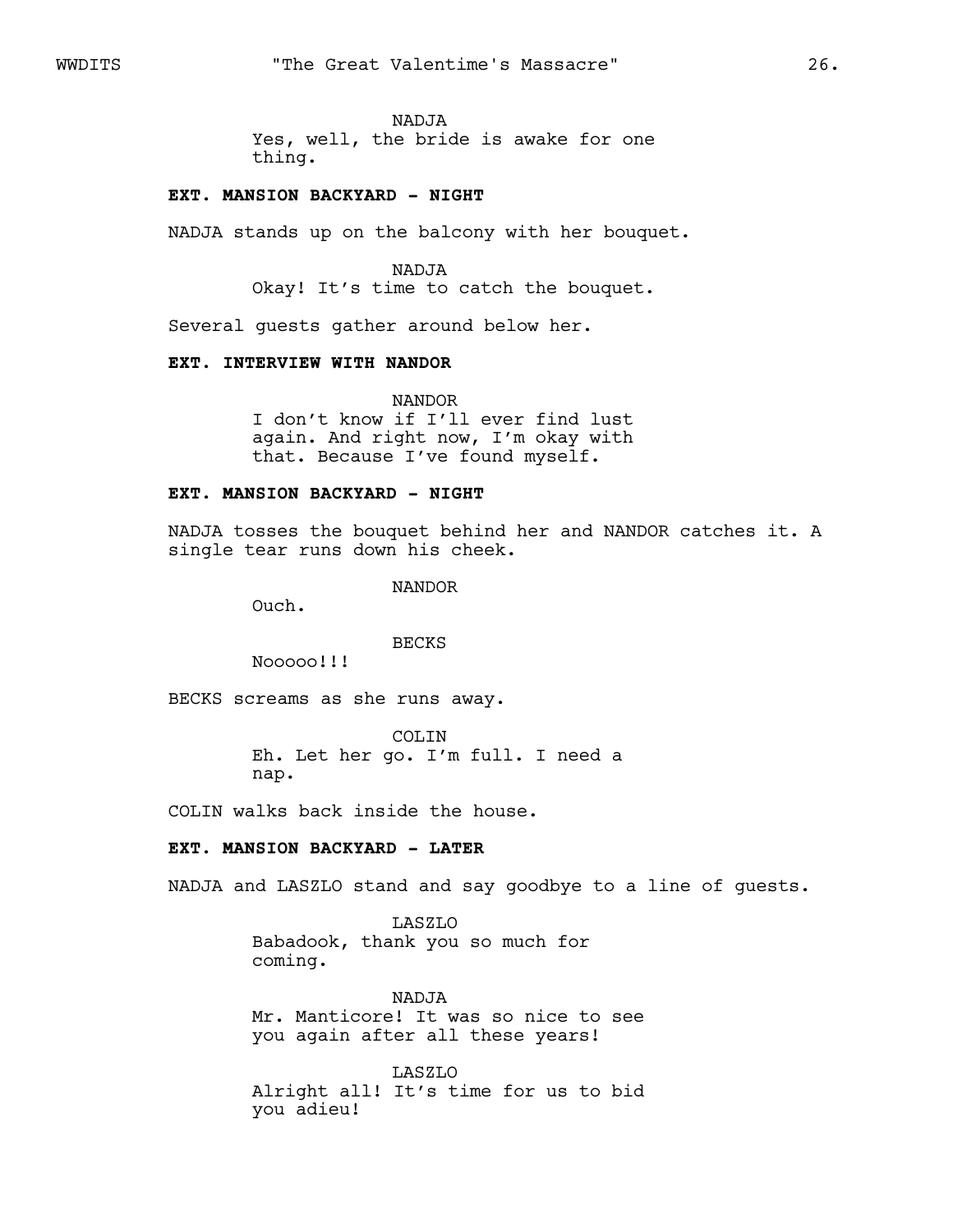NANDOR is tying strings to their feet.

NADJA Goodbye everyone! Clean up all your disgusting messes you've made before you leave!

NADJA and LASZLO turn into bats.

The strings NANDOR has tied to their feet trail cans and a "Just Married Again" banner behind them.

As they fly off, the cans clank together and twist and tangle in the wind.

> NADJA (CONT'D) LASZLO, your cans!

> > LASZLO

*Your* cans. (a beat) Oh, oh, the cans! Oh no!

They plummet to the ground.

NANDOR looks up and traces their progress down to the ground. He looks at the camera, as GUILLERMO stands behind him.

> NANDOR Just beautiful. (to GUILLERMO) Clean it up.

He walks away.

### GUILLERMO

Yes master.

GUILLERMO gets to work while the crowd dissipates.

### **EXT. YACHT DECK - NIGHT**

LASZLO and NADJA wear Hawaiian shirts as they drink red liquid out of daiquiri glasses with cocktail umbrellas.

> NADJA You know, I really think that was just what we needed.

> LASZLO Yeah? You feel like the magic is back, baby?